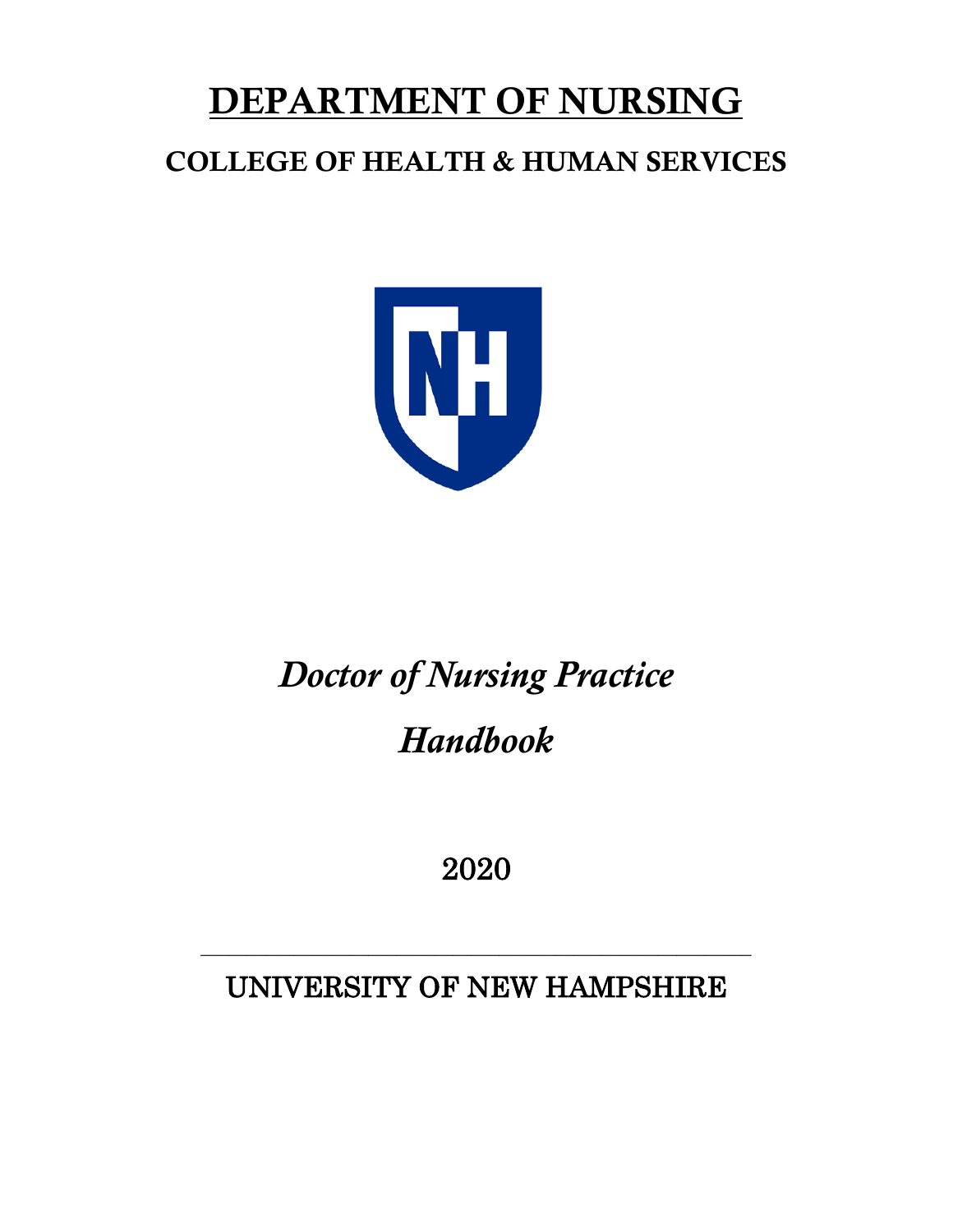#### **I. [INTRODUCTION](#page-3-0) 1**

*[ACCREDITATION](#page-3-1) 1*

#### **II. [DNP PROGRAM OVERVIEW](#page-4-0) 2**

*[VISION](#page-4-1) 2*

*[MISSION](#page-4-2) 2*

*[PROGRAM GOAL:](#page-4-3) 2*

*[PROGRAM COMPLETION](#page-4-4) 2*

*[ONLINE LEARNING](#page-4-5) 2*

#### **III. [NEW STUDENTS](#page-5-0) 3**

*[GETTING STARTED](#page-5-1) 3*

*[REGISTRATION INSTRUCTIONS](#page-5-2) 3*

*[ADVISING](#page-5-3) 3*

*[COURSE FORMAT](#page-5-4) 3*

*[TIPS FOR SUCCESS](#page-6-0) 4*

#### **IV. [DNP PROGRAM OUTCOMES](#page-6-1) 4**

*[DNP CURRICULUM](#page-8-0) 6*

#### **V. [DOCTOR OF NURSING PRACTICE PROGRAM POLICIES](#page-9-0) 7**

*[COURSE WORK COMPLETION](#page-9-1) 7*

*[DNP PROJECT COMPLETION DATES RELATIVE TO GRADUATION](#page-9-2) 7*

*[USE OF DOCTOR OF NURSING PRACTICE CREDENTIAL](#page-10-0) 8*

*[NURS 980 DNP PROJECT PROPOSAL](#page-10-1) 8*

*[PUBLICATIONS/PRESENTATIONS OF ACADEMIC ENDEAVORS OUTSIDE THE PROGRAM: University and Faculty](#page-10-2)  [Recognition](#page-10-2) 8*

*[SUFFICIENT ACADEMIC PROGRESS](#page-11-0) 9*

*[DEGREE REQUIREMENTS](#page-11-1) 9*

#### **VI. [RULES OF CONDUCT](#page-12-0) 10**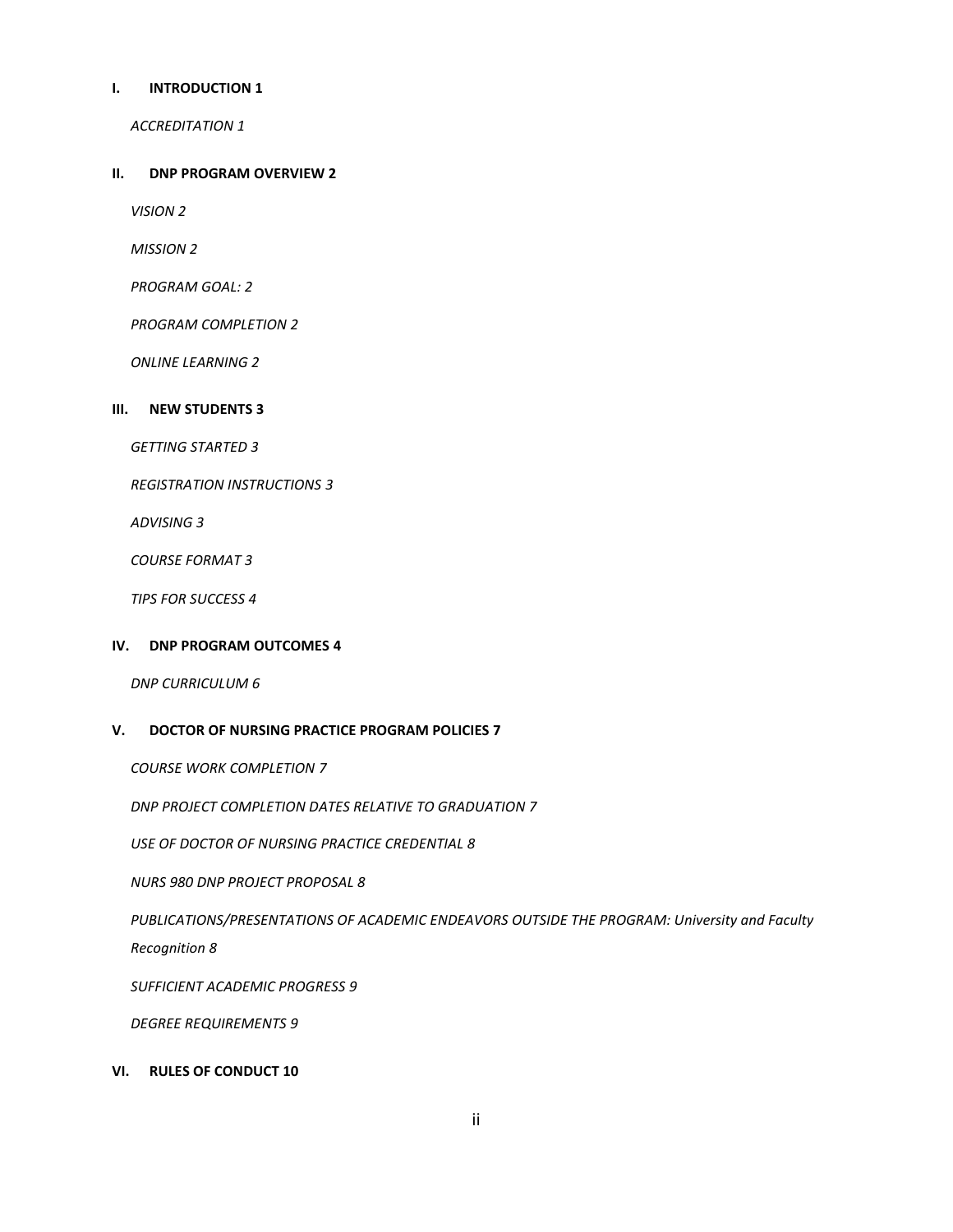*[UNIVERSITY RIGHTS, RULES AND RESPONSIBILITIES](#page-12-1) 10*

*[STATEMENT ON PROFESSIONAL CONDUCT AND COMMUNICATION](#page-12-2) 10*

*[HIPAA/FERPA POLICY](#page-13-0) 11*

*[ACADEMIC HONESTY](#page-13-1) 11*

*[SOCIAL MEDIA GUIDELINES](#page-14-0) 12*

*[APPEALS PROCEDURE FOR GRADUATE STUDENTS](#page-14-1) 12*

*[GRIEVANCES](#page-14-2) 12*

#### **VII. [WRITING RESOURCES](#page-14-3) 12**

*[ROBERT J. CONNORS WRITING CENTER](#page-14-4) 12*

*[OFFICE OF INTERNATIONAL STUDENTS AND SCHOLARS](#page-15-0) 13*

#### **VIII. [GRADUATE ACADEMIC REQUIREMENTS](#page-15-1) 13**

*[GRADUATE COURSES](#page-15-2) 13*

*[GRADING SCALE](#page-15-3) 13*

*[ACADEMIC STANDARDS](#page-17-0) 15*

- **IX. [RESPONSIBILITIES IN CLINICAL SETTING](#page-17-1) 15**
- **X. [ACCESS AND CONFIDENTIALITY OF STUDENT RECORDS](#page-18-0) 16**
- **XI. [ADDITIONAL RESOURCES](#page-18-1) 16**
- **XII. [SIGMA THETA TAU INTERNATIONAL HONOR SOCIETY OF NURSING](#page-19-0) 17**

#### **XIII. [FINANCIAL SUPPORT](#page-20-0) 18**

*[SCHOLARSHIPS](#page-21-0) 19*

*[UNIVERSITY OF NEW HAMPSHIRE COMMENCEMENT](#page-21-1) 19*

#### **XIV. [PREPARING FUTURE FACULTY](#page-22-0) 20**

**XV. [PROFESSIONAL DEVELOPMENT](#page-23-0) 21**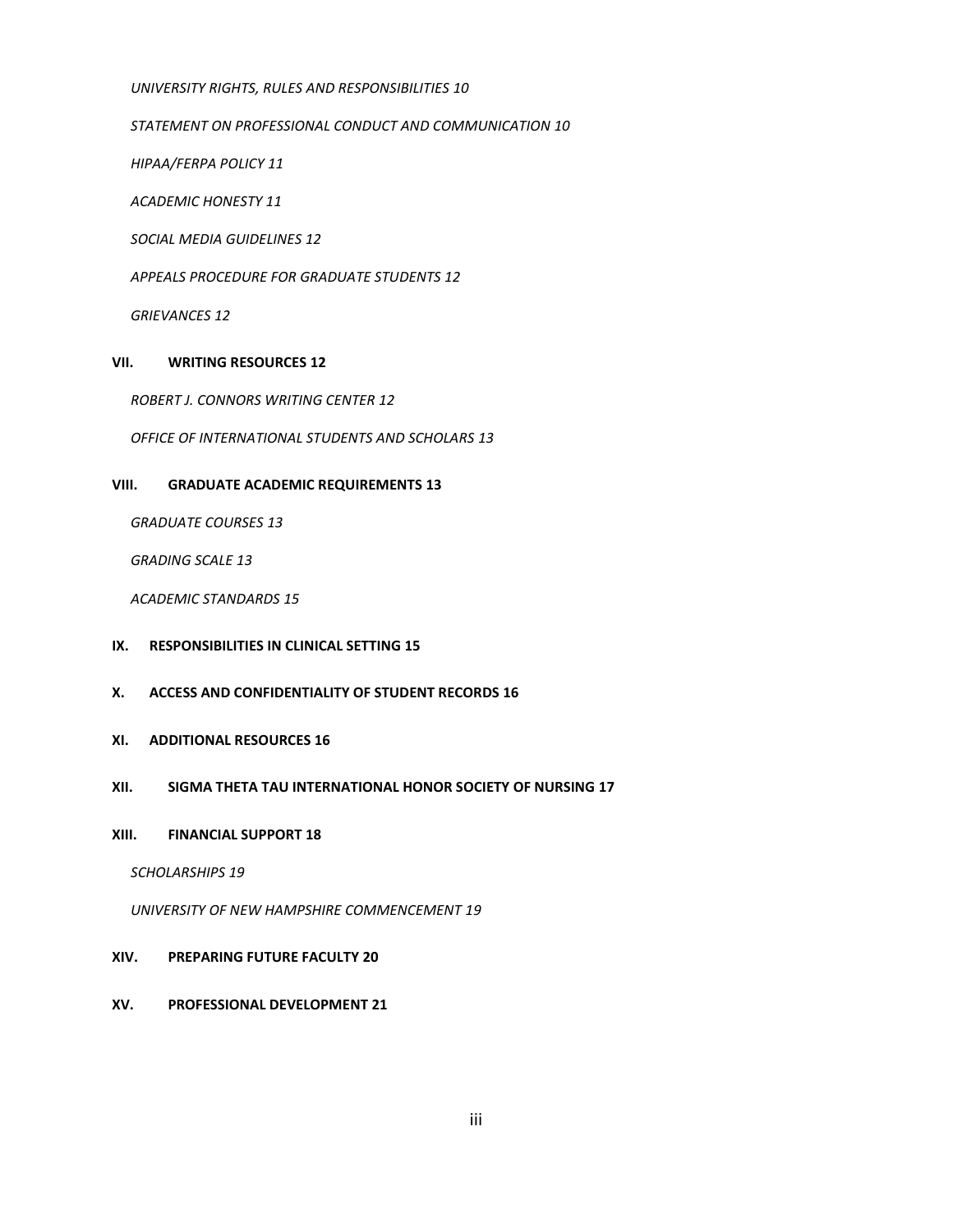## <span id="page-3-0"></span>**I. INTRODUCTION**

The purpose of this handbook is to bring together important information, and to tell you about other sources of information that are either essential or helpful. It is intended to complement, not replace, the rules and regulations as set forth in the *University of New Hampshire Graduate Catalog*. You should use this as a guide when questions arise regarding any policies governing graduate students. It is your responsibility to become acquainted with the Graduate School and departmental degree requirements and to fulfill these requirements in a timely manner. You should be familiar with and understand the policies as referred in the *University of New Hampshire Graduate Catalog* and the *Student Rights, Rules and Responsibilities Handbook*.

> University of New Hampshire College of Health and Human Services [Department of Nursing](http://chhs.unh.edu/nursing) 220 Hewitt Hall 4 Library Way Durham, NH 03824 Program Phone: 603-862-2299 Fax: 603-862-4771

## **ACCREDITATION**

<span id="page-3-1"></span>The UNH nursing programs are nationally accredited by the Commission on Collegiate Nursing Education. The baccalaureate degree program in nursing, the master's degree program in nursing, the Doctor of Nursing Practice program, and the post-graduate APRN certificate program at the University of New Hampshire are accredited by the Commission on Collegiate Nursing Education [\(http://www.ccneaccreditation.org\)](http://www.ccneaccreditation.org/). Detailed CCNE information: [https://www.aacnnursing.org/CCNE-Accreditation/Resources/FAQs/Accreditation-Disclosure-](https://www.aacnnursing.org/CCNE-Accreditation/Resources/FAQs/Accreditation-Disclosure-Statement)**[Statement](https://www.aacnnursing.org/CCNE-Accreditation/Resources/FAQs/Accreditation-Disclosure-Statement)**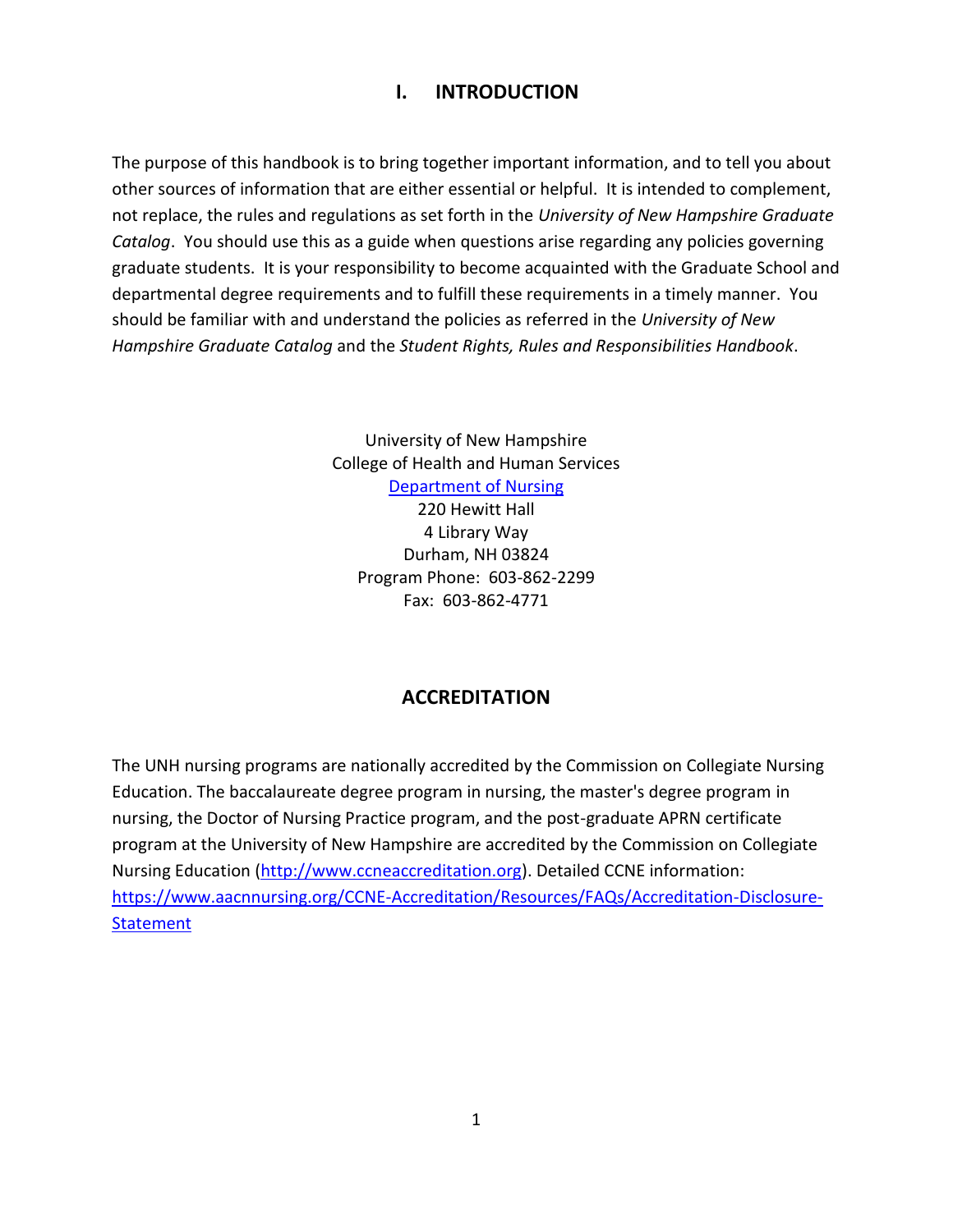## **II. DNP PROGRAM OVERVIEW**

## **VISION**

<span id="page-4-1"></span><span id="page-4-0"></span>We embrace a culture that embodies the University's and the College's vision, mission, and values of interdisciplinarity, scholarship, innovation, integrity, curiosity, openness, and sustainability.

## **MISSION**

<span id="page-4-2"></span>We educate leaders in nursing, engaged in reflective practice, to provide innovative and exemplary healthcare in partnership with individuals, families, groups, and communities. We transform the delivery of healthcare through generation, dissemination, and application of evidence-based nursing knowledge.

## **PROGRAM GOAL: TO PREPARE INNOVATIVE LEADERS IN PRACTICE**

<span id="page-4-3"></span>Our Doctor of Nursing Practice (DNP) program is designed for working advanced practice nursing professionals looking to make a greater impact on the world of healthcare. The lowresidency, DNP Online program is a post-master's, practice-focused program that prepares innovative leaders in practice.

## **PROGRAM COMPLETION**

<span id="page-4-4"></span>The DNP Program is comprised of 11 courses totaling 33 credits that can be completed in 28 months. Students are required to complete the program within four years of matriculation.

## **ONLINE LEARNING**

<span id="page-4-5"></span>To be a successful online student you need to be:

- self-motivated,
- able to manage your time appropriately,
- comfortable interacting with Canvas and other technologies, and
- able to express your ideas in writing.

Online courses are offered in condensed timeframes, meaning they are not as long as traditional on-campus courses and move at a faster pace.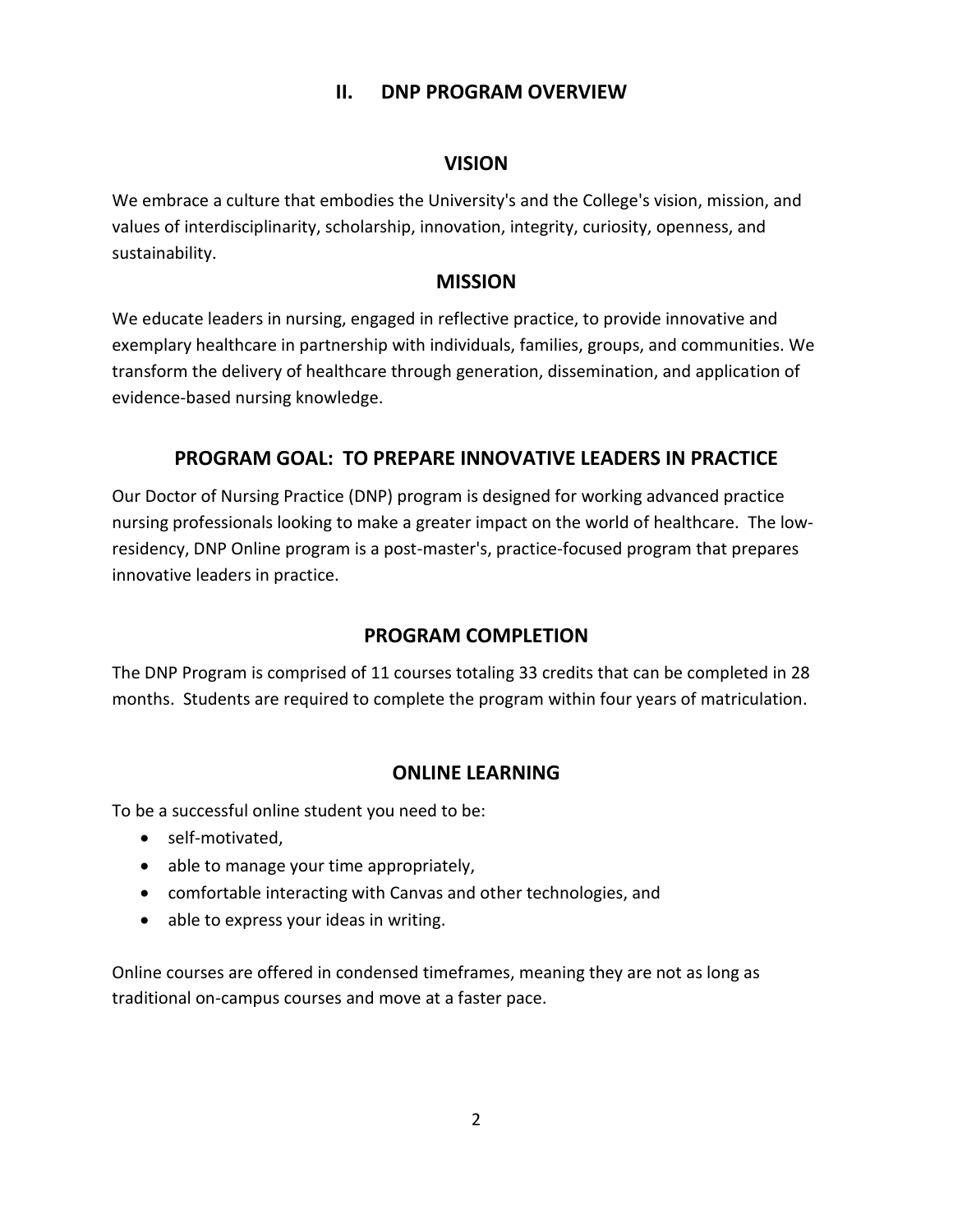## **III. NEW STUDENTS**

## **GETTING STARTED**

<span id="page-5-1"></span><span id="page-5-0"></span>Visit the Graduate School website to [check your application status](https://uofnh.force.com/gradapp/TX_SiteLogin?startURL=%2Fgradapp%2FTargetX_Portal__PB). Once a student's status is updated to Admitted to Program, the student must [accept the offer of admission](https://gradschool.unh.edu/offer-admission-response) in order to set up your UNH e-mail, register for classes, and access Canvas (the learning management system).

## **REGISTRATION INSTRUCTIONS**

<span id="page-5-2"></span>When registering online, you can use the [Course Search Form](http://courses.unh.edu/) an[d course descriptions](https://catalog.unh.edu/graduate/course-descriptions/nurs/) to help you find what you need. For complete registration information, visit the [Registrar's Office](https://www.unh.edu/registrar)  [website.](https://www.unh.edu/registrar) Here are the most important things to keep in mind when registering and planning your program:

- **All graduate students must be registered for coursework every Spring and Fall semester** until you complete your program of study. If you have questions, review our [policy on continuous registration.](https://catalog.unh.edu/graduate/general-information/registration/)
- **As a new graduate student, you are NOT eligible to enroll in GRAD 800.** If you are not taking course credits or research credits, you may wish to request that your admission be deferred to a future term (up to one year) by contacting the Graduate School.
- **Graduate courses are numbered 800- or 900-level**.
- **Non-registration**: If you are unable to attend for a semester or more at UNH you have a couple of options. See our [non-registration policy](https://catalog.unh.edu/graduate/general-information/registration/) for more details.

## **ADVISING**

<span id="page-5-3"></span>DNP students are assigned an advisor upon admission, who will be a doctorally-prepared faculty from the Department of Nursing. In the event that students are experiencing advisorrelated issues, they are advised to discuss the matter directly with the DNP Program Director, Department Chair, and/or to meet with the Associate Dean of the Graduate School.

## **COURSE FORMAT**

<span id="page-5-4"></span>All courses are offered asynchronously and 100% online. Students are admitted to the DNP Online Program for cohorts starting in January or August. The academic year consists of five 8 week terms: two terms in the fall semester, two in the spring semester, and one in the summer session. [View sample schedules.](https://online.unh.edu/program/dnp/nursing#collapse_351) The online [academic calendar](http://calendar.unh.edu/MasterCalendar.aspx) gives students regular scheduled time off between terms. Click "On-line Programs" on right hand side menu.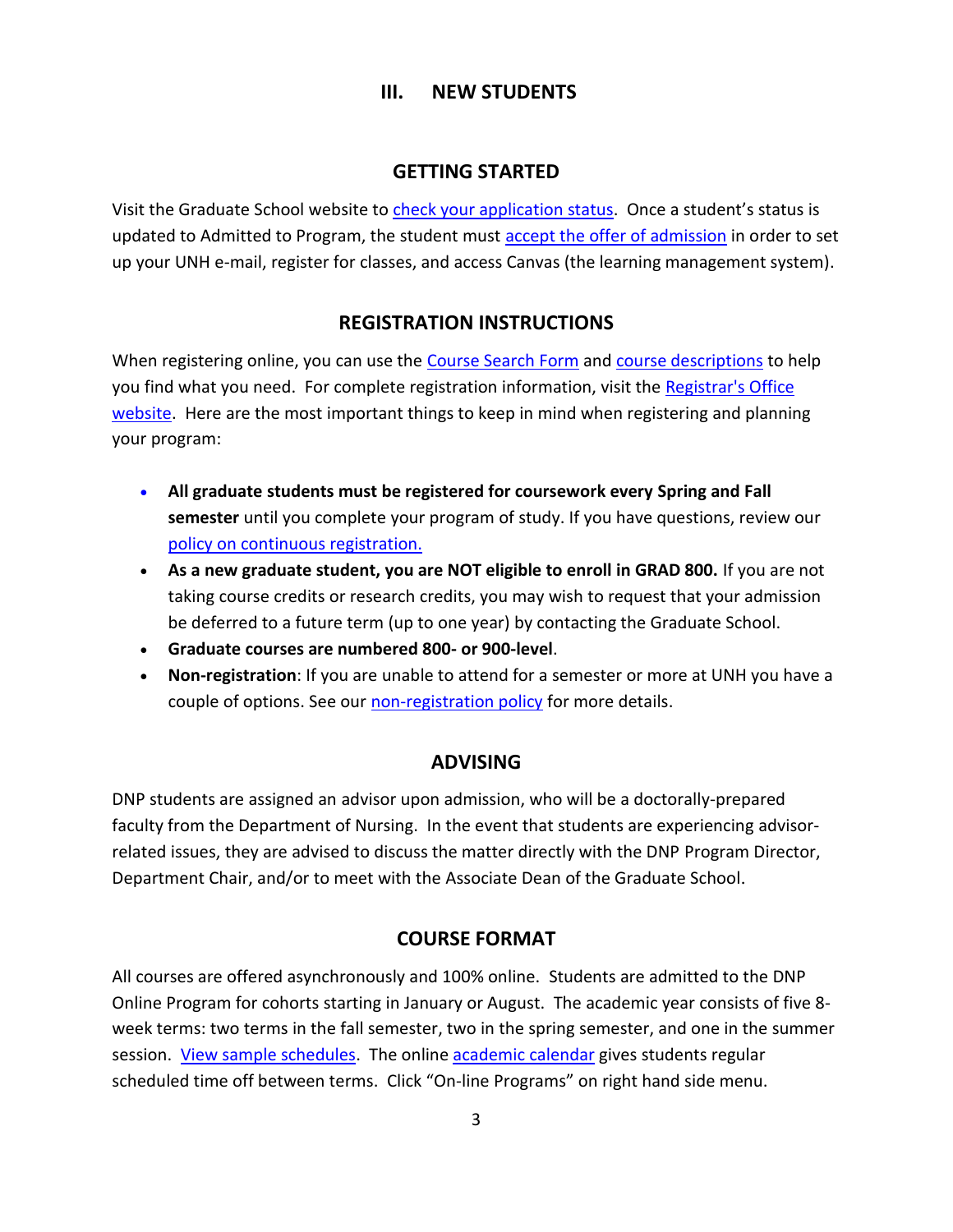Students will find the **DNP Online Program Resource Center** in Canvas under [myCourses.](https://mylogin.unh.edu/secureauth4/?SAMLRequest=nZJPTwIxEMXvfopN7%2Bx%2FFmjYTRBiJEHdAHrwVtsBmuy22GlVvr1l0YSEyMFTk%2Bnr%2FN686RhZ2%2BzpxNmdWsK7A7TBV9sopN1FSZxRVDOUSBVrAanldDV5WNA0jOneaKu5bkgwn5VkAwMuUl7EMOJxniWjdJCJXAg%2B5Fmx4cOC8T7L8nwIJHgBg1Krkvg2%2FjWig7lCy5T1pTgpevGolxTrJKf9jMbxKwnqH9atVEKq7XVjbycR0vv1uu7VT6s1CSaIYKyHTrVC14JZgfmQHJ6Xi5LsrN0jjaL2wLUzCBg6tQtBuKjRW6miYxikGh8P2rk1Zyld98J%2BuaQ6Ujzk2Fr6aY3j1hkIuW47QDqOzgDVzfi0m0ffcj6rdSP54T%2B7udOmZfZvdRImXUWK3qaTUmiZbCZCGED0wTWN%2FpwaYBZK4k2DDyK6tOb9RpefqfoG) From the home page, click on Modules on left side menu and complete the DNP Orientation at your own pace. Ideally, students should complete the DNP Orientation prior to starting their first course but all students must complete the DNP Orientation before attending the first residency. Once completed, the student will have ongoing access to the remaining modules with DNP Program information and UNH policies, resources and services.

## **TIPS FOR SUCCESS**

<span id="page-6-0"></span>Students are responsible for maintaining frequent communication with their advisors and faculty mentors throughout the program. The academic advisor will help you identify your academic and career goals and assist you in developing an academic plan to achieve them.

Advisors are also experts at helping you understand the policies and procedures of the University and the Department of Nursing and guiding you through the admission, progression, and graduation requirements of the DNP program. Students are ultimately responsible for their academic progress. Students are expected to become familiar with their curriculum and enroll themselves into their courses. Advisors are available to respond to your questions and concerns.

To succeed as a graduate student means more than simply doing well in your course work. Healthy lifestyle behaviors are important to maintaining academic/life balance. Selfmotivation, self-discipline, time management, and the ability to prioritize are all essential ingredients to graduate school success.

## **IV. DNP PROGRAM OUTCOMES**

<span id="page-6-1"></span>Our DNP program graduates have been successful in career advancement. DNP graduates have been promoted into leadership positions, hired as nursing faculty and become clinical experts in practice. Graduates have been successful in publishing their work and selected to present at national and regional conferences.

The DNP program outcomes reflect integration and application of the knowledge and skills obtained in the program. Graduates of the program will meet the outcome competencies and upon completion of the program will be able to: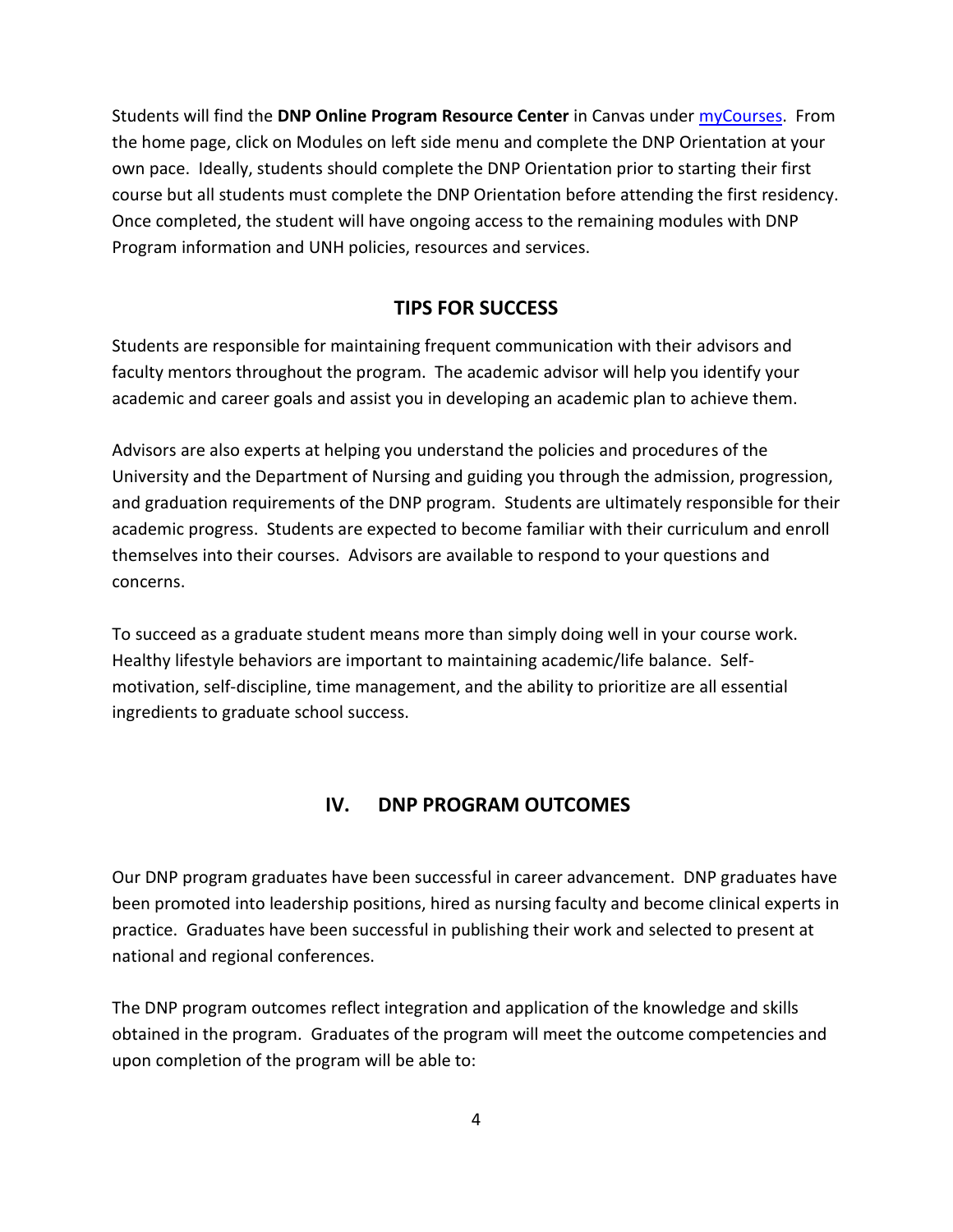- Serve in a healthcare leadership and change agent role as part of a diverse, complex, and patient-centered health care system.
- Act as a practice scholar to design, direct and evaluate system changes to promote safe, timely, effective, efficient, equitable and patient-centered care.
- Use data analytic methods, information systems and technology to evaluate, integrate and apply knowledge that will improve programs of care, outcomes of care and care systems.
- Use translational science and analytic methods to develop, identify, implement, and evaluate best practices to improve health care and health care systems.
- Design and implement health promotion and clinical prevention strategies across the health/illness continuum to optimize health and disease management.
- Systematically use improvement methods to monitor and evaluate care processes and outcomes and applies data for continuous improvement and safety.
- Advocate for social justice through policy, professional and political engagement.
- Apply leadership principles that support inter-professional practice.
- Employ strategic leadership skills to shape practice environments to produce positive, patient centered, healthcare outcomes at individual and system levels.
- Facilitate inter-professional collaboration to implement practice models, peer review, practice guidelines, health policy, and standards of care.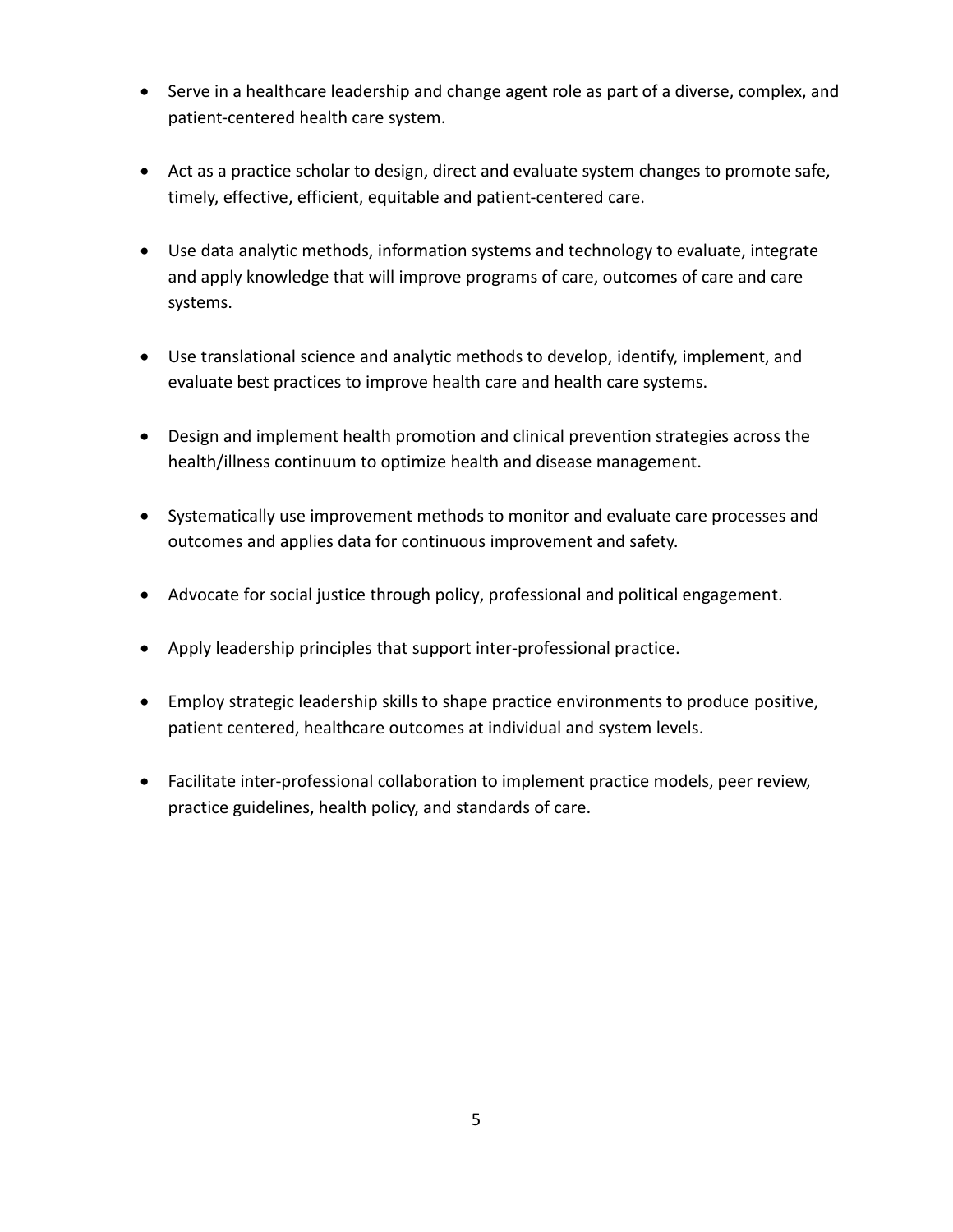## **DNP CURRICULUM**

<span id="page-8-0"></span>DNP Curriculum is comprised of 11 courses (each 3-credits), total of 33 credits

| <b>DNP Core Curriculum* (8-week blocks)</b>                                        |  |  |  |  |
|------------------------------------------------------------------------------------|--|--|--|--|
| NURS 894: Special Topics/ Creative Leadership: Embracing Disruption and Innovation |  |  |  |  |
| NURS 894: Special Topics/ Healthcare Finance Management                            |  |  |  |  |
| NURS 894: Special Topics/ Applied Analytics for Quality Improvement in Health Care |  |  |  |  |
| NURS 963: Advanced Clinical Epidemiology                                           |  |  |  |  |
| NURS 964: Technology and Health Care                                               |  |  |  |  |
| NURS 967: Evidence Synthesis                                                       |  |  |  |  |
| NURS 969: Health Policy and Advocacy                                               |  |  |  |  |
| NURS 973: Healthcare Quality                                                       |  |  |  |  |
| <b>Doctoral Scholarly Courses (spans 40 weeks)</b>                                 |  |  |  |  |
| NURS 980: Doctoral Scholarly Project I                                             |  |  |  |  |
| NURS 981: Doctoral Scholarly Project II                                            |  |  |  |  |
| NURS 982: Doctoral Scholarly Project III                                           |  |  |  |  |

\**In addition to the core courses, an elective course, NURS 970: Clinical Practicum for Advanced Practice Nurse, is a 2-credit course offered for students who do not bring 500 postbaccalaureate supervised clinical practicum hours into the program. Students may complete up to 250 clinical practicum hours in this course and may register for this course a second time to fulfill the 500 clinical hour requirement prior to enrolling in the Doctoral Scholarly Project course sequence. Another 500 clinical hours will be completed during NURS 980, 981 and 982 to fulfill the DNP requirement of 1000 post-baccalaureate clinical practicum hours in order to graduate.*

Sample course schedules are [available on line.](https://online.unh.edu/program/dnp/nursing#collapse_351)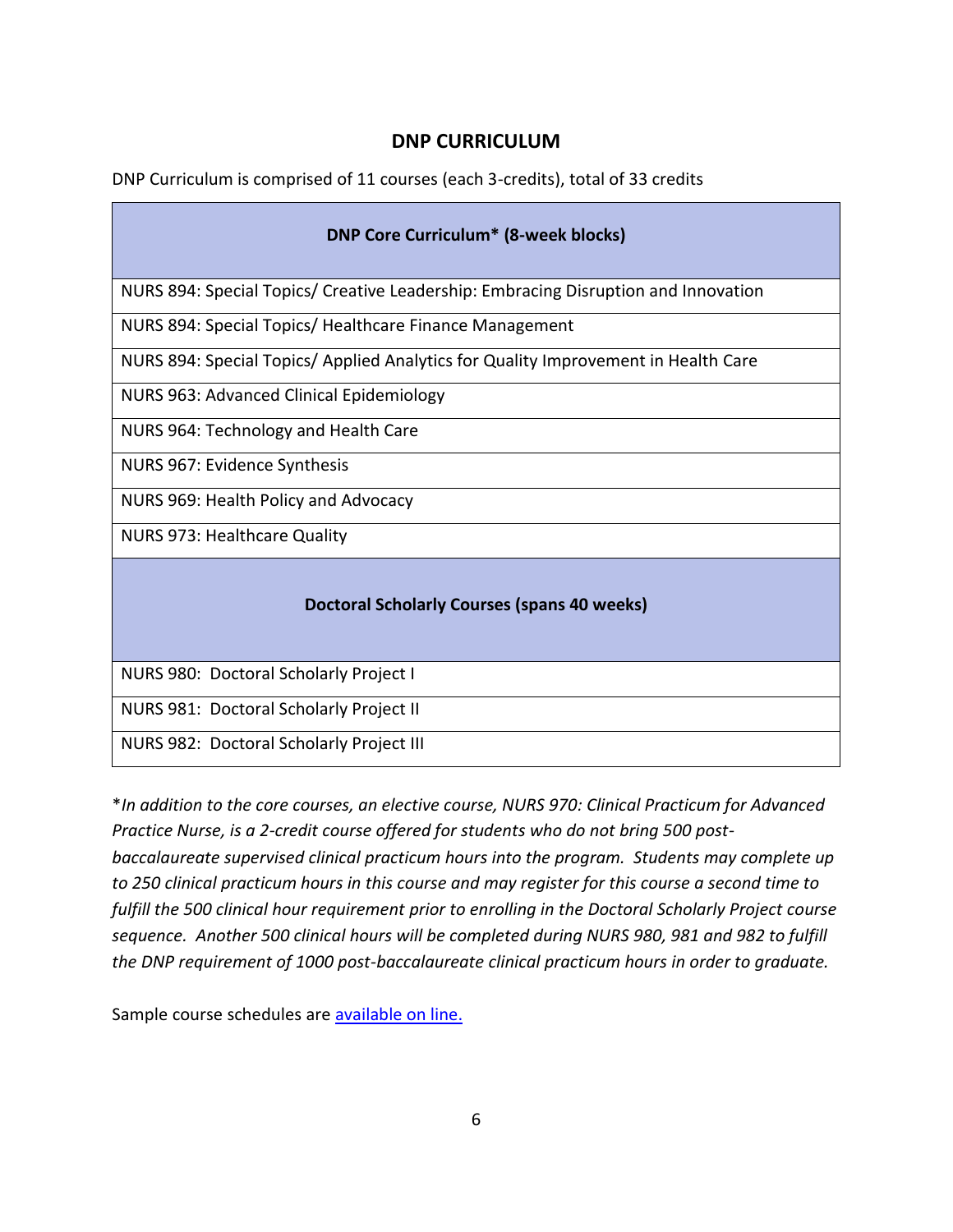## **V. DOCTOR OF NURSING PRACTICE PROGRAM POLICIES**

<span id="page-9-0"></span>Students who are enrolled in the Doctor of Nursing Practice Program (DNP) are subject to the policies pertaining to Graduate Nursing Students as well as the following DNP-specific policies.

## **COURSE WORK COMPLETION**

<span id="page-9-1"></span>Students who do not complete the course requirements within the designed time period will meet with the course faculty to determine if it is feasible to attempt to complete the required work and, if so, negotiate a plan relative to such completion. It is preferred that the majority of all core courses must be completed prior to progressing into NURS 980, Doctoral Scholarly Project I. Students must successfully complete NURS 980, Doctoral Scholarly Project I, with an approved DNP Project Proposal and QI determination from the clinical agency and the Department of Nursing before progressing into NURS 981, Doctoral Scholarly Project II. In NURS 981, Doctoral Scholarly Project II, students implement their DNP project. To successfully complete NURS 982, Doctoral Scholarly Project III, students evaluate and disseminate their DNP project and submit an approved DNP Project Final Report in the UNH Scholars' Repository.

For students who have an IA grade in Doctoral Scholarly Project course, they must register for GRAD 800, Continuing Enrollment, each full semester (fall or spring) until work is complete in order to remain active and avoid having degree status discontinued. GRAD 800 carries a \$200 fee. **Students are required to complete the DNP program within 4 years of matriculation.**

## **DNP PROJECT COMPLETION DATES RELATIVE TO GRADUATION**

<span id="page-9-2"></span>To be eligible for graduation, all degree requirements must be successfully completed. Students may graduate in May (variable dates), September 1 or December 31. The University offers one commencement ceremony held in May of each year. All students eligible to graduate are invited to attend UNH Commencement and the Doctoral Hooding ceremony in May. Doctoral students may not "walk" at graduation with incomplete course work. Students are also invited to the Doctoral Luncheon held on campus the day before commencement in May.

A completed DNP Project is defined as implementation of the entire research/evidence based practice project, including data collection and analysis, successful oral presentation of the DNP Project, and submission of the finalized approved written document of that project into the UNH Scholars' Repository.

Course Incompletes: Any NURS 982 student who does not have the completed, approved and finalized written DNP Project Final Report will receive an IA grade for that term. Students with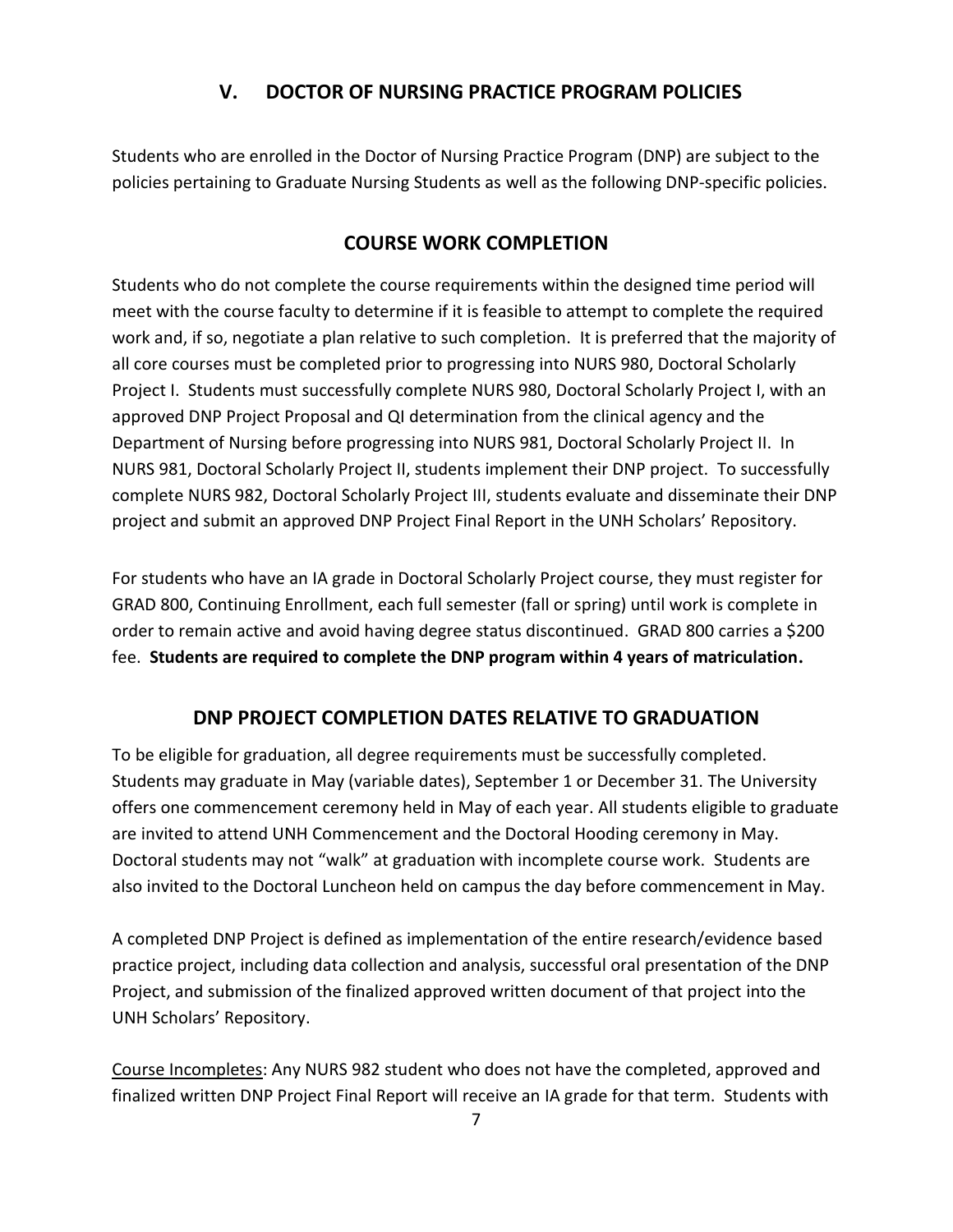an IA grade in NURS 982 will not be eligible for graduation until the work is successfully completed.

If the student does not meet the requirements to participate in the May ceremony, the student can participate in Doctoral Hooding at Commencement ceremony in a subsequent year at a time after all requirements are satisfied. Student must register for GRAD 800 each subsequent term through program completion.

### **USE OF DOCTOR OF NURSING PRACTICE CREDENTIAL**

<span id="page-10-0"></span>DNP students may use the DNP credential when they have completed their DNP Project and all other DNP program requirements are met. The Department of Nursing does not endorse using (c) after the DNP credential to indicate candidacy for the degree while the degree is in progress.

#### **NURS 980 DNP PROJECT PROPOSAL**

<span id="page-10-1"></span>All Doctoral Scholarly Project courses are Credit/Fail. The DNP project proposal that students submit in NURS 980, Doctoral Scholarly Project I, must achieve a grade of 80 or better in order for the student to successfully complete this course. If this critical element is not met, the student will receive an "F" for the assignment and will not be successful in passing the course, resulting in a final course grade of "F."

#### <span id="page-10-2"></span>**PUBLICATIONS/PRESENTATIONS OF ACADEMIC ENDEAVORS OUTSIDE THE**

#### **PROGRAM: University and Faculty Recognition**

Students in the Doctor of Nursing Practice program may have the opportunity to communicate the substance or results of papers and DNP projects that were developed while enrolled in course work. Certainly, this is encouraged and appropriate for students enrolled in advanced study. These outside communications may take such forms as oral or poster presentations, and/or publications in any professional or lay print media. It is expected that these publications and oral or poster presentations be reviewed by faculty who have overseen the project, or in their absence, the Director of the DNP program, prior to the presentation or publication. Any scholarly presentations or publication of work completed in any DNP course must include student acknowledgement of the University of New Hampshire. In addition, any scholarly work presented or published as a result of completing DNP Project must also include recognition of the DNP Project Team and/or Faculty Mentor.

Publications (electronic/print) and/or presentations (podium/poster, etc.) related to work completed in DNP courses must have acknowledgement that work was completed as partial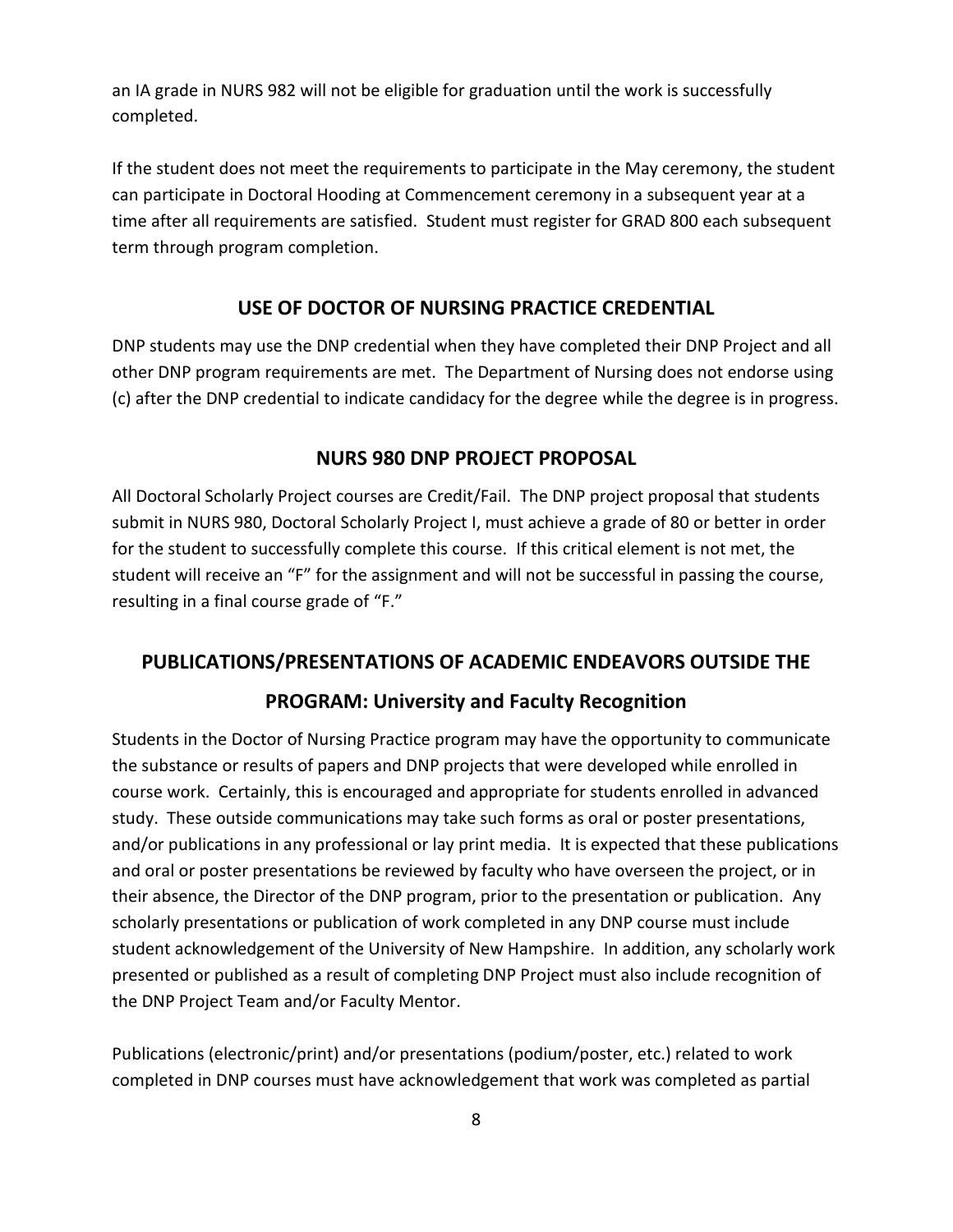fulfillment of completion of the DNP program at the University of New Hampshire. Members of the DNP Project Team should be acknowledged individually in publications/presentations derived from the NURS 982, Doctoral Scholarly Project III. If a faculty member works with a student in the authorship of any manuscript, the faculty should be listed as co-author.

#### **SUFFICIENT ACADEMIC PROGRESS**

<span id="page-11-0"></span>The definition of sufficient academic progress in the Doctor of Nursing Practice program is successful completion of the program, with no more than 3 consecutive terms where no course has been taken AND completion of the program within 4 years of beginning doctoral courses as a matriculated student. A single term is defined as an 8-week block in the course carousel. Any student who does not take a course in 3 consecutive terms (without a formally requested leave of absence-LOA) or has not completed the program in 4 years will be dismissed from the DNP program. Students may submit a [Leave of Absence](https://unh.box.com/v/leaveofabsence) Request form to the DNP Program Director for extenuating circumstances. The LOA must state the anticipated return date, not greater than one year. An approved LOA will be exempt from the 3-term policy and the terms within the LOA will not count toward the 4-year completion policy. At the anticipated return date, the student must enroll in a course or withdraw from the program. If a student is accepted into the DNP program and does not attend in the cohort to which they are admitted, they can defer admission for up to one year. After that time, if they are not enrolled in a course, the application will be deactivated, and they will need to re-apply to the program.

#### **DNP COURSE TRANSFER**

Students who received a post-master's certificate or a previous master's degree from the University of New Hampshire, for which they completed courses in the DNP program, will be allowed to transfer up to two courses into the DNP program as long as there was successful completion (B- or higher) for each course.

#### **DEGREE REQUIREMENTS**

<span id="page-11-1"></span>To graduate from the DNP Program the student must successfully:

- Implement a quality improvement or health policy project
- Complete an approved DNP Scholarly Project Final Report and Oral Presentation
- Complete a minimum 1000 post baccalaureate practicum hours
- Submit a publishable manuscript into the DNP Portfolio
- Submit DNP Scholarly Project Final Report to UNH Scholars' Repository.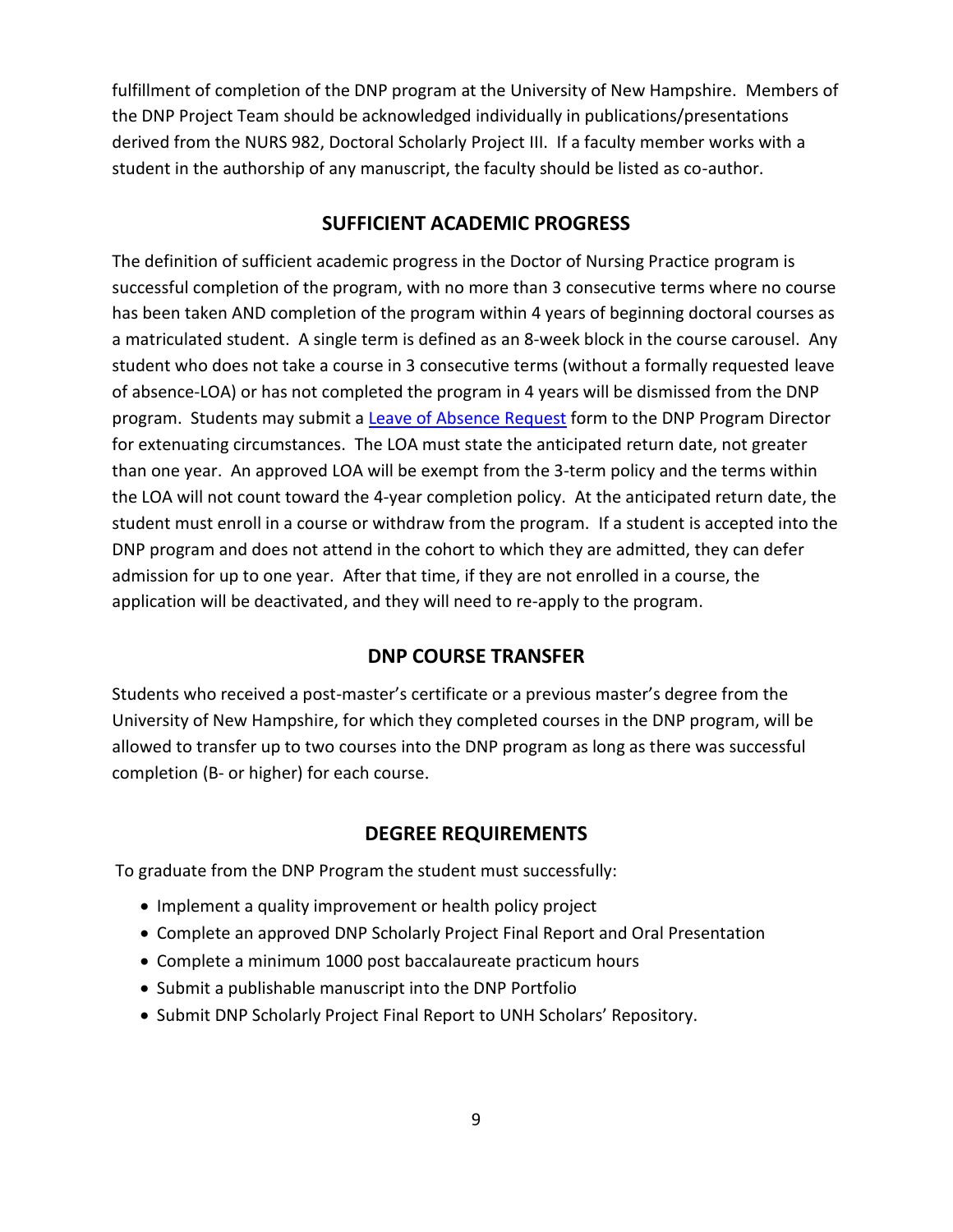## **VI. RULES OF CONDUCT**

## **UNIVERSITY RIGHTS, RULES AND RESPONSIBILITIES**

<span id="page-12-1"></span><span id="page-12-0"></span>Department of Nursing policy for Academic Honesty follow the policies as written in the *[Student Rights, Rules, and Responsibilities.](https://www.unh.edu/student-life/student-rights-rules-responsibilities)* The [Misconduct in Scholarly Activity](http://www.unh.edu/research/misconduct-scholarly-activity) policy is applicable to all members of the UNH community including faculty, staff and students.

A valuable resource for your review is *[University of New Hampshire Graduate Catalog.](http://www.unh.edu/grad-catalog/choosecatalog.cfm)* Note, the doctoral degree requirements refer to PhD programs only and DNP program requirements are included in this handbook.

## **STATEMENT ON PROFESSIONAL CONDUCT AND COMMUNICATION**

<span id="page-12-2"></span>Civility is the art of treating others as well as ourselves with respect, dignity, and care. Civility is apparent when we are sensitive to the impact that our communications, practices, and behaviors have on others and when we acknowledge each person's self-worth and unique contributions to the UNH community as a whole. As members of the University of New Hampshire, the College of Health and Human Services, and the Department of Nursing, we are committed to learning and practicing ways that support caring, social justice, and relationshipcentered actions. The following are examples of behaviors that demonstrate, support, and sustain civility:

- 1. Support autonomy and just treatment of self and others by facilitating an open, respectful, and caring environment within and outside the classroom.
- 2. Accept responsibility and accountability for one's own behavior when interacting with peers, other students, faculty, staff, and professionals in health care agencies/settings.
- 3. Respect and protect the rights and property of others.
- 4. Speak or behave in a manner that does not disrupt or interfere with the learning or work of others.
- 5. Practice personal and academic integrity and expect it from others.
- 6. Demonstrate respect for others by actively discouraging prejudice, bias, bigotry, violence, coercion, or intimidation against any member of the academic community.
- 7. Demonstrate a willingness to listen and be open to hearing the perspectives of others. This includes actively seeking to hear from and make a safe space for voices of professionally voiced dissent.
- 8. Explore controversial issues through open dialogue and respectful deliberation.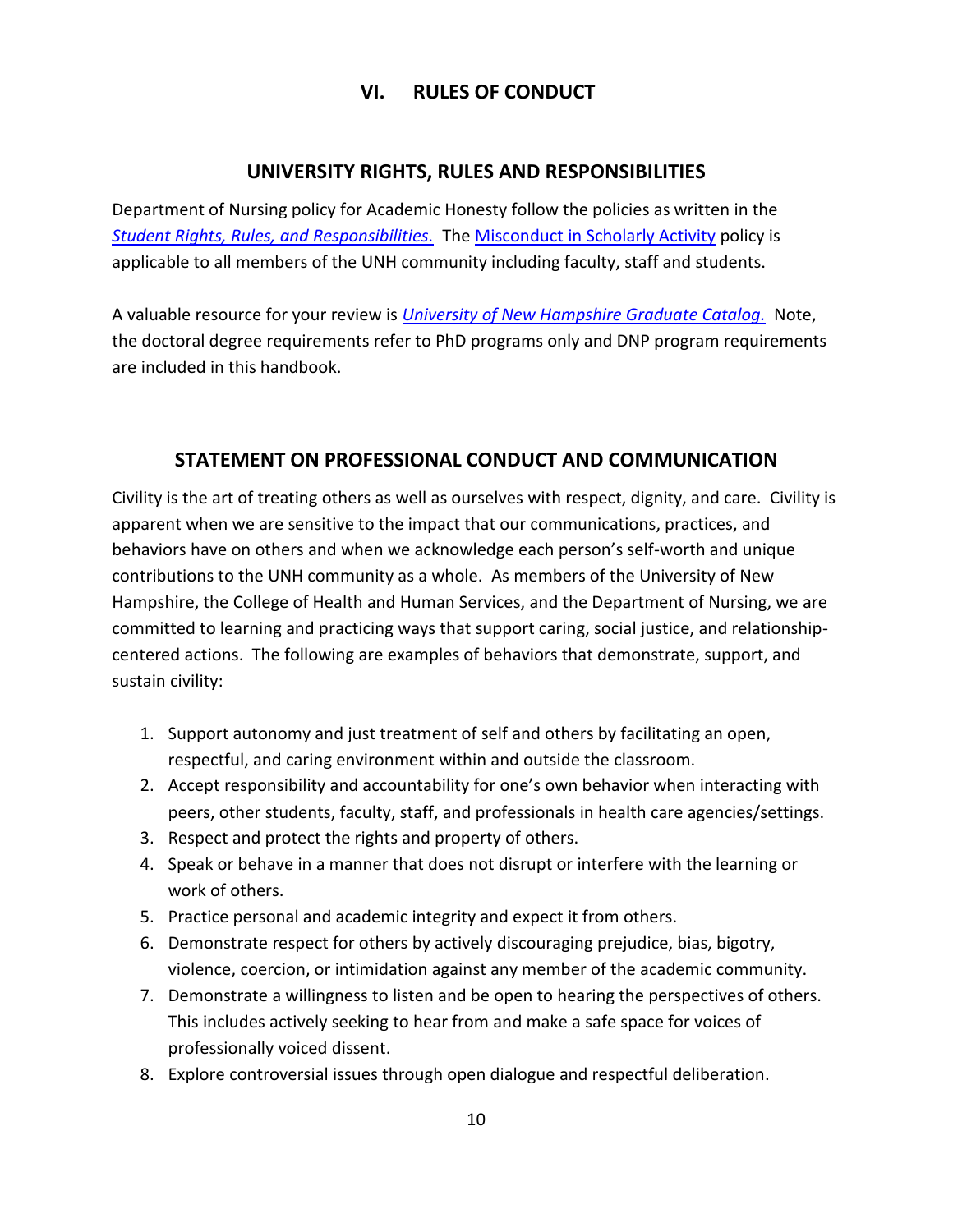- 9. Respect freedom of expression while recognizing that open-mindedness does not require agreement with expressed ideas.
- 10. Engage in institutional resources and persons to resolve conflict, when necessary.

Collectively, faculty, staff, and students in the Department of Nursing, are responsible for ensuring a safe and supportive learning and working environment. This can include any individual asking others to stop disrespectful or abusive language and/or disrespectful behavior. *Disrespectful or abusive language and/or disruptive behavior from individuals or groups will not be tolerated.*

## **HIPAA/FERPA POLICY**

<span id="page-13-0"></span>Each patient has a right to confidentiality and the privacy of their clinical information. That right extends to the fact of their hospitalization. Oral and/or written information that identifies or potentially identifies or is about a specific patient may be shared among individuals that have a need to know and only insofar as it is necessary for the patient's treatment or in the course of professional education. Under no circumstances may information be shared unless an authorization is given by law, by the patient/legal representative or when a clear medical emergency exists.

All those having a relationship with any clinical agency are under equal obligation to treat as confidential any information they may acquire, by any means, about a patient or former patient. Any breach of confidentiality is a serious offense, violates Federal Health Insurance [Portability and Accountability Act of 1996](https://www.cdc.gov/phlp/publications/topic/hipaa.html) (HIPAA) and may be grounds for legal action, failure in the course, and/or dismissal from the nursing program.

The [Family Educational Rights and Privacy Act](https://www2.ed.gov/policy/gen/guid/fpco/ferpa/index.html) (FERPA) is a Federal law that protects the privacy of student education records.

## **ACADEMIC HONESTY**

<span id="page-13-1"></span>Students are required to abide by the UNH Academic Honesty policy located in the [University of](https://www.unh.edu/student-life/student-rights-rules-responsibilities)  New Hampshire [Student Rights, Rules, and Responsibilities Handbook.](https://www.unh.edu/student-life/student-rights-rules-responsibilities) 

Plagiarism of any type may be grounds for receiving an "F" in an assignment or an "F" in the overall course. Plagiarism is defined as "the unattributed use of the ideas, evidence, or words of another person, or the conveying the false impression that the arguments and writing in a paper are your own." (UNH Academic Honesty Policy, 09.3) Incidents are reported to the school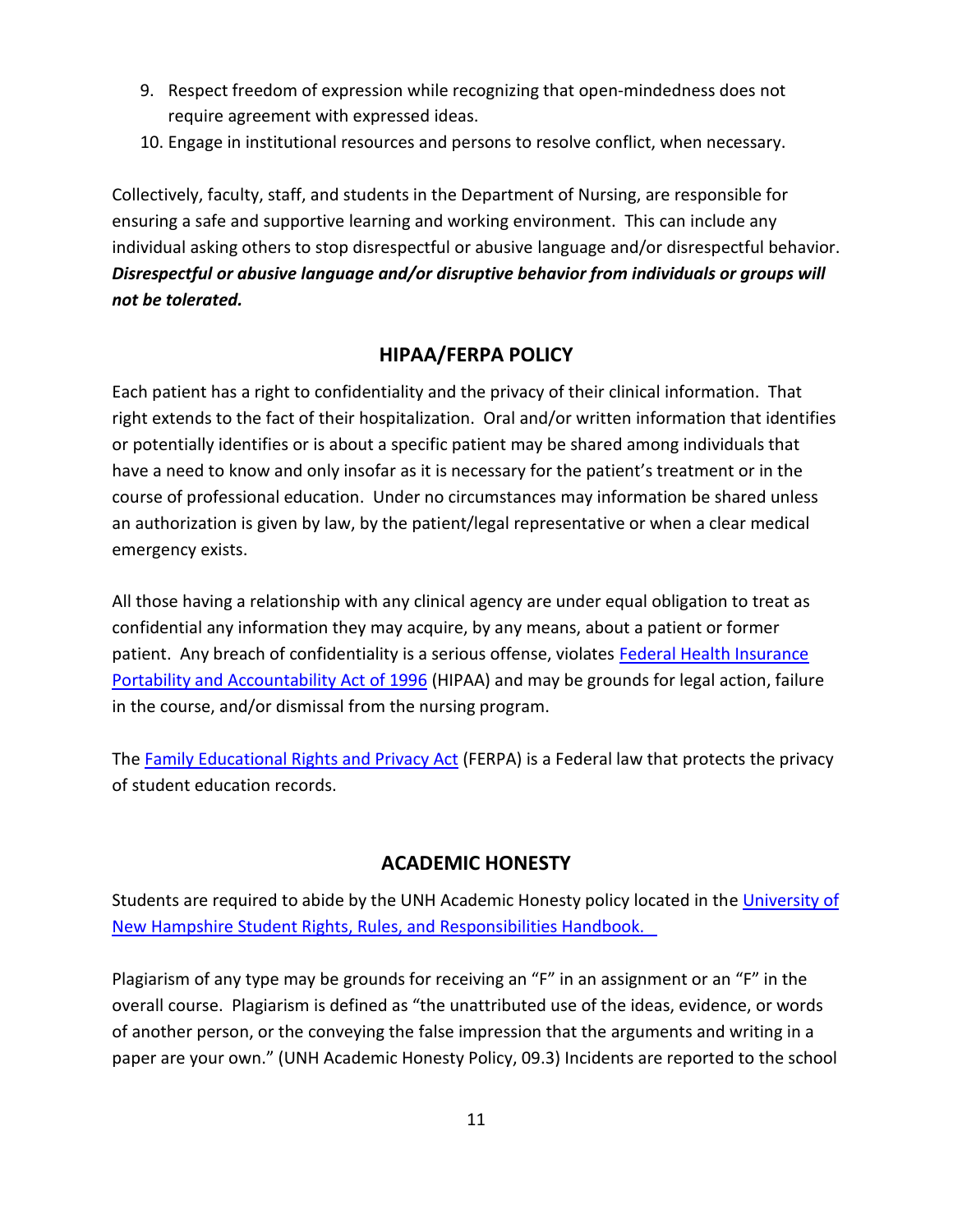dean and may be grounds for further action. If you have questions about proper citation refer to your department's writing guidelines. Additional resources are located below: <http://libraryguides.unh.edu/unhmcitingsources> <http://www.library.unh.edu/reference/citation.shtml>

### **SOCIAL MEDIA GUIDELINES**

<span id="page-14-0"></span>Students use various forms of social media including, but not limited to wikis, blogs, list-serves, fora, websites, and social networking sites. Facebook, You Tube, Instagram, Vine, and Twitter are specific and frequently used examples of these media. When using social media, students are expected to act with courtesy and respect toward others. HIPAA guidelines must be followed. [UNH social media guidelines](https://www.unh.edu/digital/standards/social-media)

### **APPEALS PROCEDURE FOR GRADUATE STUDENTS**

<span id="page-14-1"></span>The [process b](https://catalog.unh.edu/graduate/academic-regulations-degree-requirements/academic-standards/)y which a student can be dismissed for violations of academic standards or violations of professional, ethical, and/or behavioral expectations of the program is outlined along with the process by which such decisions can be appealed.

#### **GRIEVANCES**

<span id="page-14-2"></span>Students at the University of New Hampshire and in the Department of Nursing are encouraged to discuss and resolve problems and complaints through informal discussion within the department before embarking on a formal grievance procedure. The grievance procedure for the Department of Nursing is congruent with that of the University of New Hampshire and is detailed in *[Student Rights, Rules and Responsibilities](https://www.unh.edu/student-life/student-rights-rules-responsibilities)*.

#### **VII. WRITING RESOURCES**

#### **ROBERT J. CONNORS WRITING CENTER**

<span id="page-14-4"></span><span id="page-14-3"></span>The [Robert J. Connors Writing Center,](http://www.unh.edu/writing/) located in 329 Dimond Library, 603-862-3272, supports the writing of everyone at UNH, including online students. The highly skilled peer consultants have backgrounds in many different disciplines and are trained to work with students at any stage of the writing process, either in person or virtually.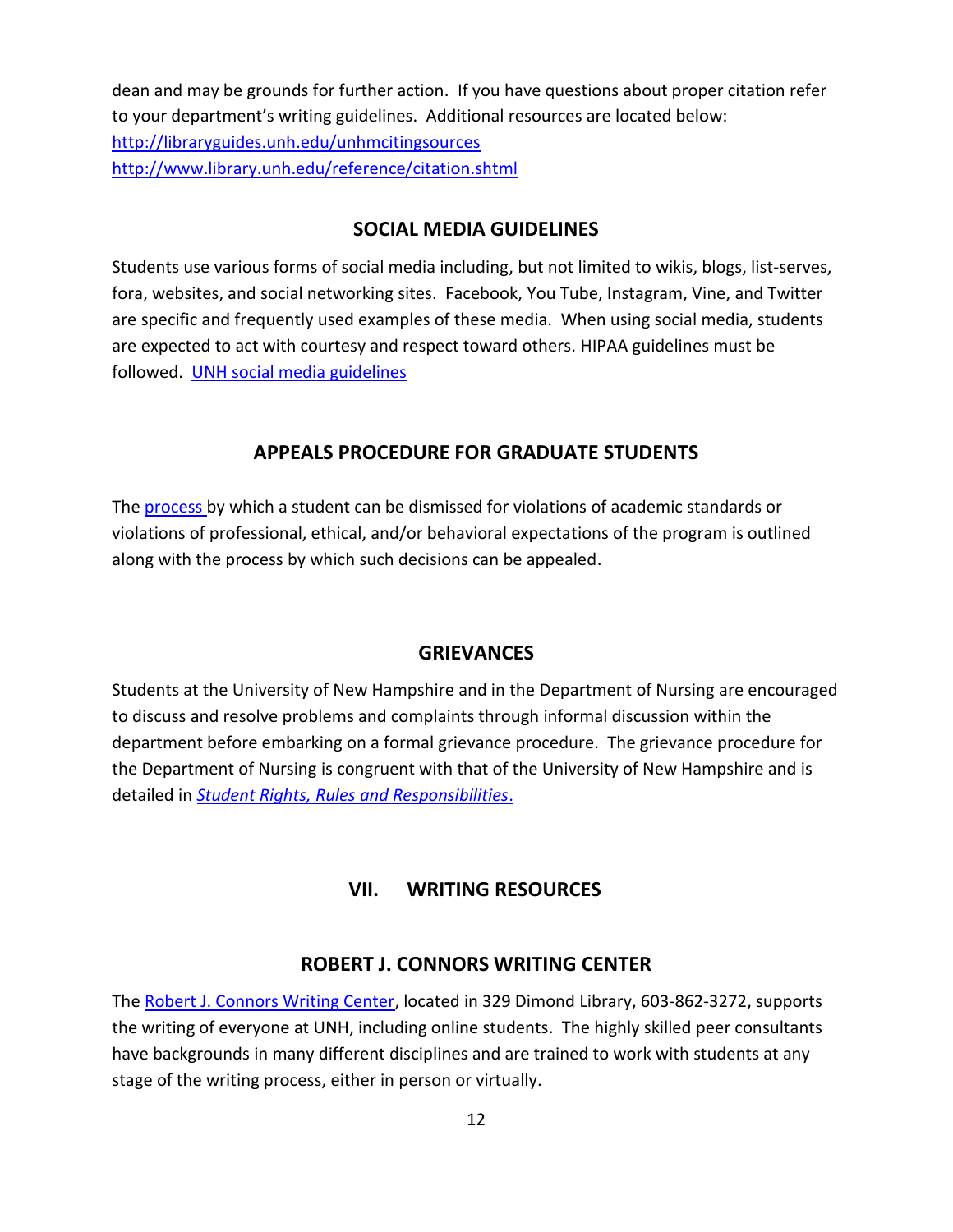DNP students are encouraged to use [OWL,](http://owl.unh.edu/) a UNH online writing lab for interactive review of such elements as style, organization, clarity, thesis development, etc.

DNP students are required to use **APA 7th edition** for formatting papers. APA 7th edition has formatting for both "student" and "professional" papers. DNP students are required to follow guidelines for "professional" papers. Students may purchase *Publication Manual of the American Psychological Association: 7th Edition* or use the resources at [Purdue OWL.](https://owl.purdue.edu/owl/research_and_citation/apa_style/apa_formatting_and_style_guide/general_format.html)

## **OFFICE OF INTERNATIONAL STUDENTS AND SCHOLARS**

<span id="page-15-1"></span><span id="page-15-0"></span>The Office of International Students and Scholars offers services for foreign students. More information is available at [OISS.](http://www.unh.edu/global/)

### **VIII. GRADUATE ACADEMIC REQUIREMENTS**

### **GRADUATE COURSES**

<span id="page-15-2"></span>Graduate credits may be earned in courses numbered at the 800 or 900 level or under limited circumstances in courses at the 700 level.

| <b>Letter</b><br>Grade | <b>Grade Range</b> | <b>Letter Grade</b> | <b>Grade Range</b> |
|------------------------|--------------------|---------------------|--------------------|
| A                      | 94-100             | C                   | 74-76              |
| $A -$                  | $90 - 93$          | $C -$               | 70-73              |
| $B+$                   | 87-89              | D+                  | 67-69              |
| B                      | 84-86              | D                   | 64-66              |
| $B -$                  | 80-83              | D-                  | 60-63              |
| $C+$                   | 77-79              | F                   | BELOW 60           |

<span id="page-15-3"></span>The following grades are used at the university:

#### **GRADING SCALE**

**Note:** Students must earn a grade of B- or higher in all courses to remain in good standing and achieve a minimum 3.0 cumulative GPA in order to graduate.

*University faculty are responsible for determining student grades***.** Preceptors and mentors do not assign student grades.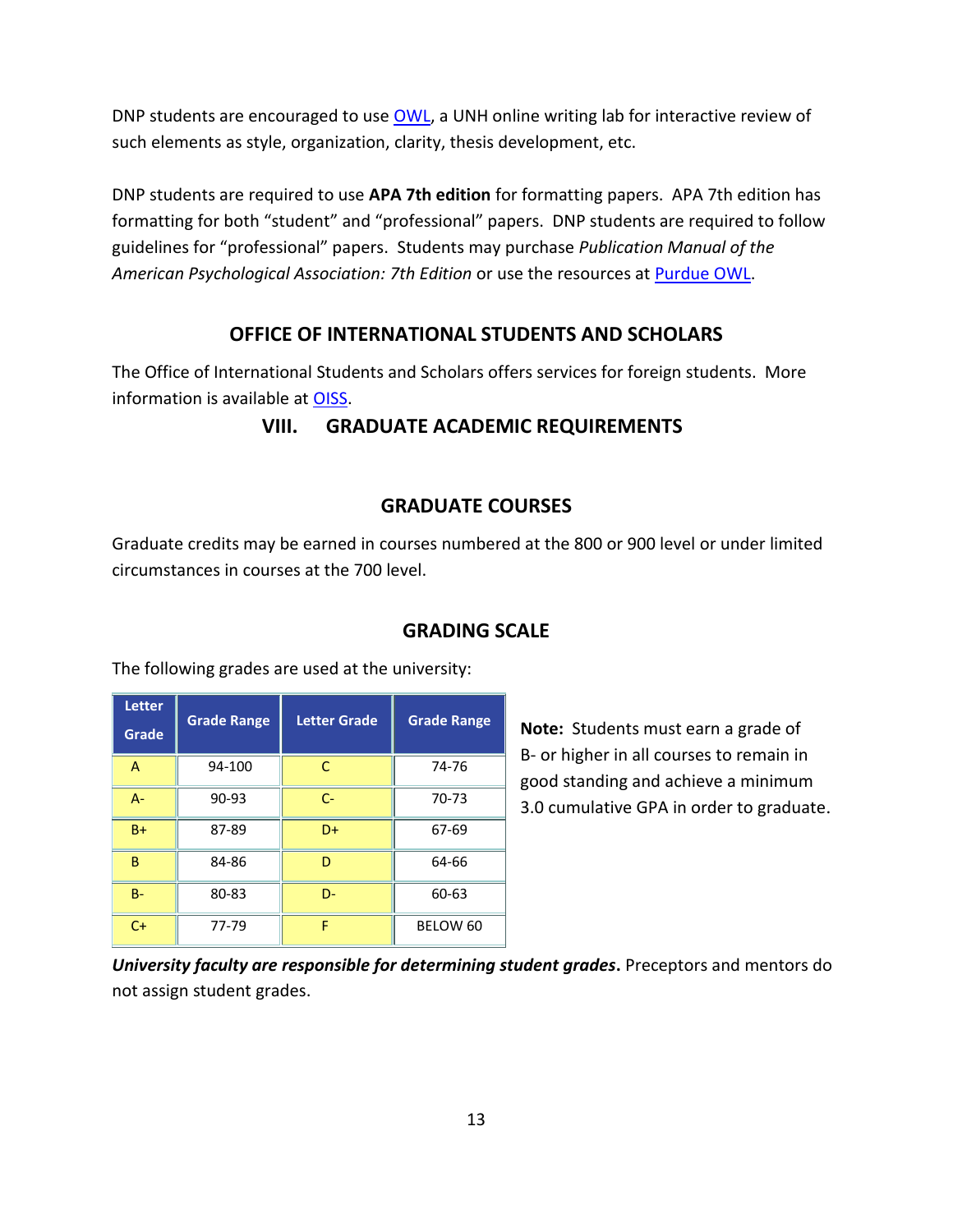#### Grades below B-

Students receiving a grade below B- in any graduate nursing course is considered an academic failure. Repeating a course does not remove the original failing grade from the record. Nursing courses can be repeated only once.

#### AF Grade

An "AF" grade, administrative F, is assigned for failure to either drop or complete a course. An "AF" is considered a failing grade.

#### Credit/Fail Grades

A "CR" grade indicates satisfactory completion of the three doctoral seminar courses, NURS 980, 981 and 982.

#### Audit Grade

An "AU" grade is assigned for completion of courses for which audit approval was granted. No credit is earned. Students pay the same tuition for auditing a course as taking the course for credit.

#### IA Grades

The "IA" grade is a placeholder grade for the Doctoral Scholarly Project courses and NURS 970, which continue beyond the normal grading deadlines at the end of a semester.

#### Incomplete Grades

An "IC" grade is assigned with the approval of the instructor for excused, unfinished work. The work must be completed and submitted to the instructor by the last day of classes of the semester immediately following the one in which the incomplete was granted. For example, if a student is assigned an IC in E-term I, the IC must be resolved by end of E-term II. (E-term I and II comprise the fall semester.) A petition requesting an extension of time, approved by the instructor, may be submitted to the dean of the Graduate School. An extension is granted by the dean only under unusual circumstances. An incomplete grade automatically becomes an F, if not resolved, or if a petition for an extension is not approved within the allowed time period. This policy also applies to students who withdraw from the university or who are not currently registered.

#### IX Grades

An "IX" grade is assigned when the faculty of record does not submit a grade by the deadline set by the Registrar's Office. Faculty are responsible for resolving IX grades in a timely manner.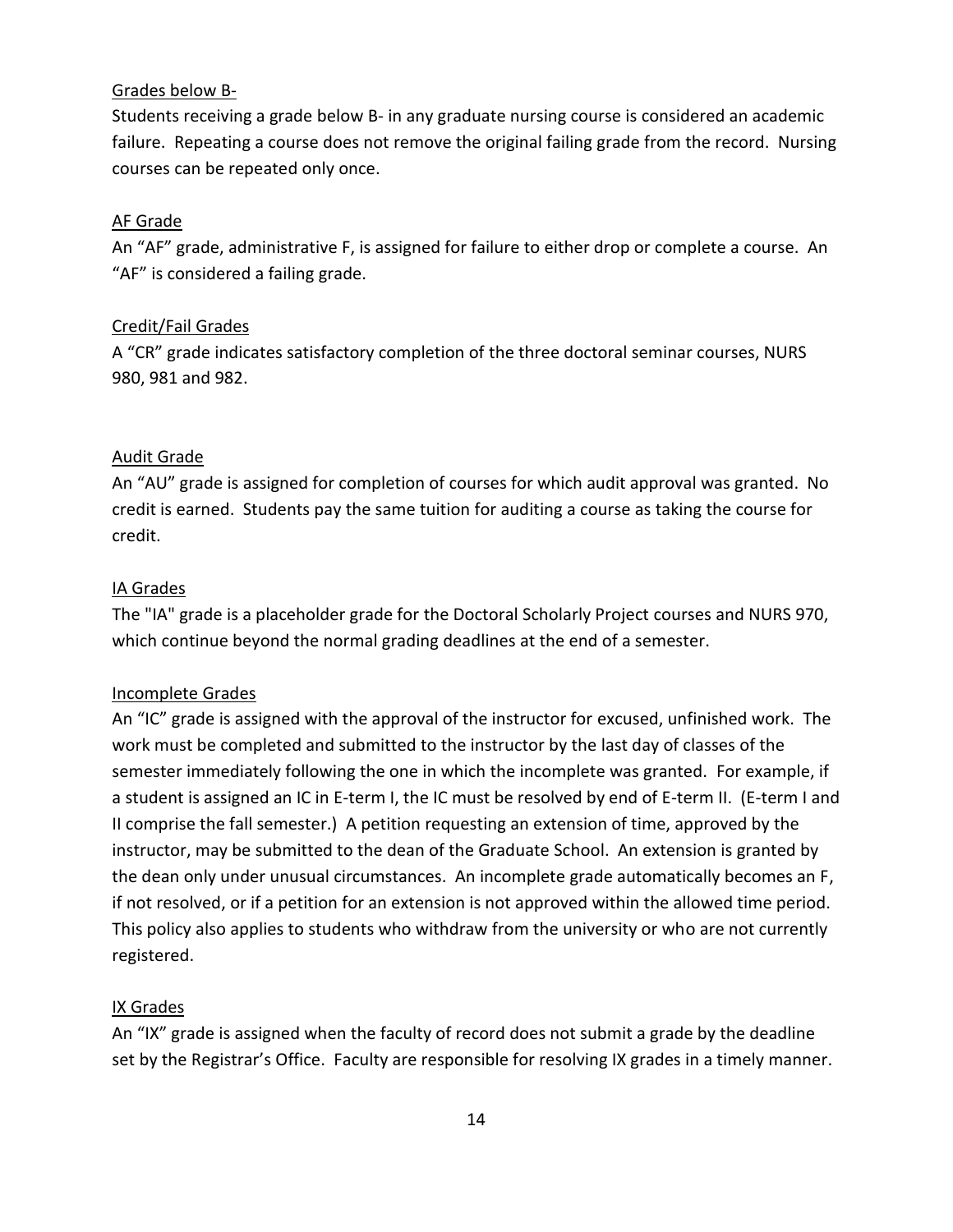### W Grades

If a student withdraws from the university or drops a course prior to the fourth Friday of classes, the course(s) will not appear on the student's permanent record. If a student withdraws from the university or, for compelling non-academic reasons, submits an approved petition to drop a course after the fourth Friday of online classes, a notation of "W" will appear on the student's academic record. If the withdrawal or drop is after the fourth Friday, a "WP" or "WF" will show on the record. A "WF" is considered a failing grade and impact your GPA.

## **ACADEMIC STANDARDS**

<span id="page-17-0"></span>DNP students receiving failing grades in six or more credits will be recommended for dismissal from the DNP program. Students on conditional or provisional status or admitted with stipulations must meet the conditions as stated in the letter of admission in order to remain in the Graduate School.

## **IX. RESPONSIBILITIES IN CLINICAL SETTING**

<span id="page-17-1"></span>Students must adhere to the requirements of the clinical agency for clinical documentation and training. Students providing **indirect care** must adhere to the policies of the clinical agency for clinical documentation. Students providing **direct patient care** in clinical practicums must adhere to the policies of the Department of Nursing for clinical documentation including proof of the following:

- Health assessment completed yearly within the last 12 months
- PPD or alternative; 2-step yearly; **proof** of PPD or QFT-G negative results required yearly; if positive PPD, chest X-ray is done one time and written documentation of no active disease is required yearly. QFT-G is an alternative to PPD for those who have had a BCG vaccine.
- MMR, Varicella, Hep B titers; one time
- Proof of Tdap within last ten years; one time; if Tdap is older than ten years, student must also provide proof of Td booster, following CDC guidelines.
- Flu vaccine each fall/winter
- CPR certification American Heart Association only
- Criminal background report; yearly via [New Hampshire State Police](https://www.nh.gov/safety/divisions/nhsp/jib/crimrecords/documents/dssp256.pdf) (does not need our signature) and vi[a Verified Credentials,](http://scholar.verifiedcredentials.com/?organization=unh) regardless of residency
- Drug/alcohol testing arranged by Department of Nursing
- [BEAS form](http://www.dhhs.nh.gov/dcbcs/beas/documents/consent.pdf) yearly
- Liability insurance students are covered under the University of New Hampshire liability insurance policy. Personal liability insurance, although not required, may be desired.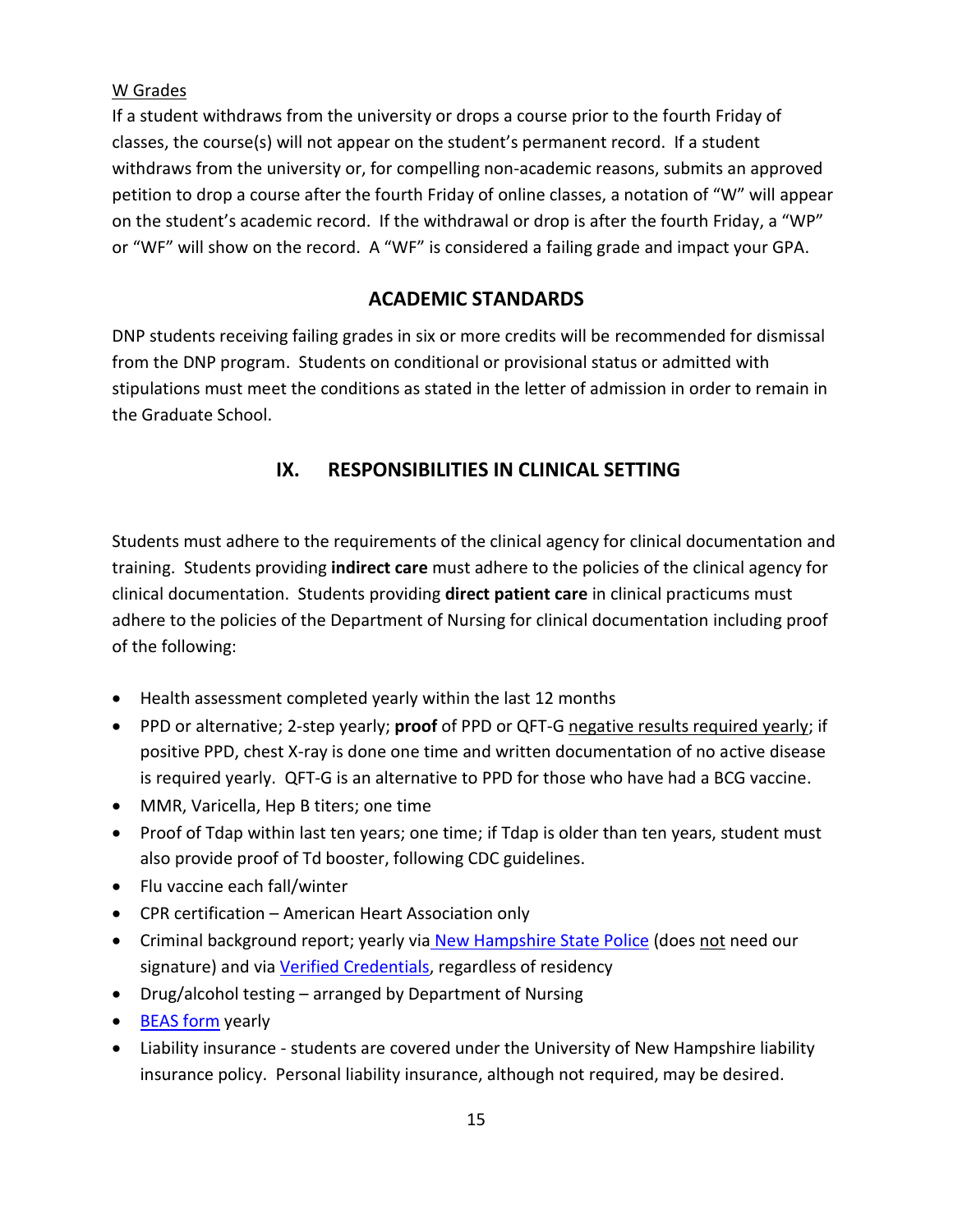## **X. ACCESS AND CONFIDENTIALITY OF STUDENT RECORDS**

<span id="page-18-0"></span>In accordance with the University of New Hampshire's policy on confidentiality that is based on the Family Educational Rights and Privacy Act (FERPA). FERPA is a Federal law that protects the privacy of student education records. For information see *Students' [Rights, Rules and](https://www.unh.edu/student-life/student-rights-rules-responsibilities)  [Responsibilities](https://www.unh.edu/student-life/student-rights-rules-responsibilities)*.

## **XI. ADDITIONAL RESOURCES**

- <span id="page-18-1"></span>1. **[Nursing Department Directory](https://chhs.unh.edu/nursing/faculty-staff-directory)** with faculty areas of research interest
- 2. **Campus Map [and Directions](http://www.unh.edu/main/map)**
- 3. **[Graduate Student Senate](https://wildcatlink.unh.edu/organization/gss)** Located in MUB 119E at 603-862-2422
- 4. *[Student Rights, Rules and Responsibilities](https://www.unh.edu/student-life/student-rights-rules-responsibilities)*
- 5. **[Robert J. Connors Writing Center](http://www.unh.edu/writing/)** Located in 329 Dimond Library, 603-862-3272. The center provides free consultation with trained writing consultants in person or virtually on all issues involving writing: subject choice, research, composing processes, genre, organization, style, grammar, and conventions.
- 6. *[University of New Hampshire Graduate Catalog](http://www.unh.edu/grad-catalog/choosecatalog.cfm)*
- 7. **[Time & Room Schedule](https://courses.unh.edu/)** Available mid-fall and mid-spring for schedule of courses.
- 8. **Transcript Requests** Are made through the [Registrar's Office](https://www.unh.edu/registrar/transcripts).
- 9. **Petitions** Any request for an exception to academic policy must be made by submitting a [Petition for Exception to Academic Policy](http://www.gradschool.unh.edu/pdf/frm_pet_exp_ap.pdf) form. Petitions are completed by the student, reviewed with and signed by the instructor (if appropriate), reviewed with and signed by their advisor, then submitted to the Graduate Program Coordinator in Nursing for signature. Complete petitions are then reviewed by the Student Affairs Council and the Dean of the Graduate School for approval (if appropriate). You are notified of their decision via UNH e-mail.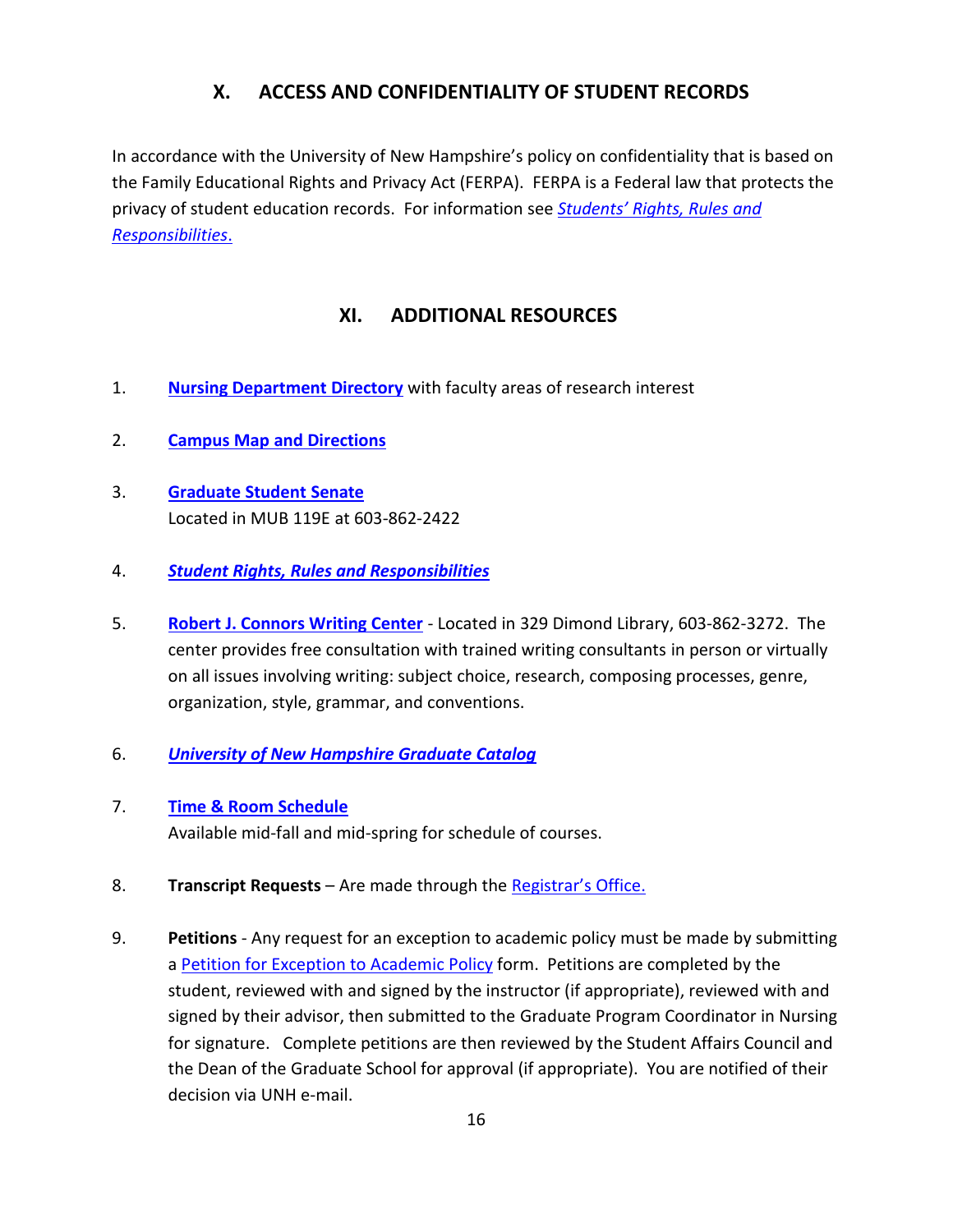#### 10. **Billing -** [Business Services](https://www.unh.edu/business-services)

#### 11. **[Graduate School Forms](http://www.gradschool.unh.edu/fp.php)**

- 12. **Parking** To avoid enforcement measures, students must park legally when on campus. It is the student's responsibility to read and understand the parking regulations
- 13. **Computer Configuration** [Supported Hardware](https://td.unh.edu/TDClient/KB/ArticleDet?ID=1118) and Software Guide

#### 14. **[Leave of Absence Request form](https://chhs.unh.edu/sites/default/files/frm-leave.pdf)**

## <span id="page-19-0"></span>**XII. SIGMA THETA TAU INTERNATIONAL HONOR SOCIETY OF NURSING**

The Honor Society of Nursing, Sigma Theta Tau International is the second largest nursing organization in the United States. Its members are nursing scholars committed to the pursuit of excellence in clinical practice, education, research, and leadership.

Eta Iota Chapter at the University of New Hampshire accepts applications for membership January and February for spring induction. An announcement is posted in Canvas. Community members can apply for membership throughout the year with an annual induction ceremony.

#### **Qualifications for Membership**

Sigma Theta Tau International does not discriminate. Candidates are qualified for membership so long as eligibility requirements are met. Student candidates shall have demonstrated superior academic achievement, academic integrity and professional leadership potential.

#### **Graduate Students (Master's and Doctorate) Must\***

- have completed ¼ of the nursing program curriculum
- achieve academic excellence (at schools where a 4.0 grade point average system is used, this equates to a 3.5 or higher)
- meet the expectation of academic integrity

\**Students in graduate programs who are registered nurses, legally recognized to practice in their country and have a minimum of a baccalaureate degree or the equivalent in any field, shall be eligible to be considered as a nurse leader at any point in the program.*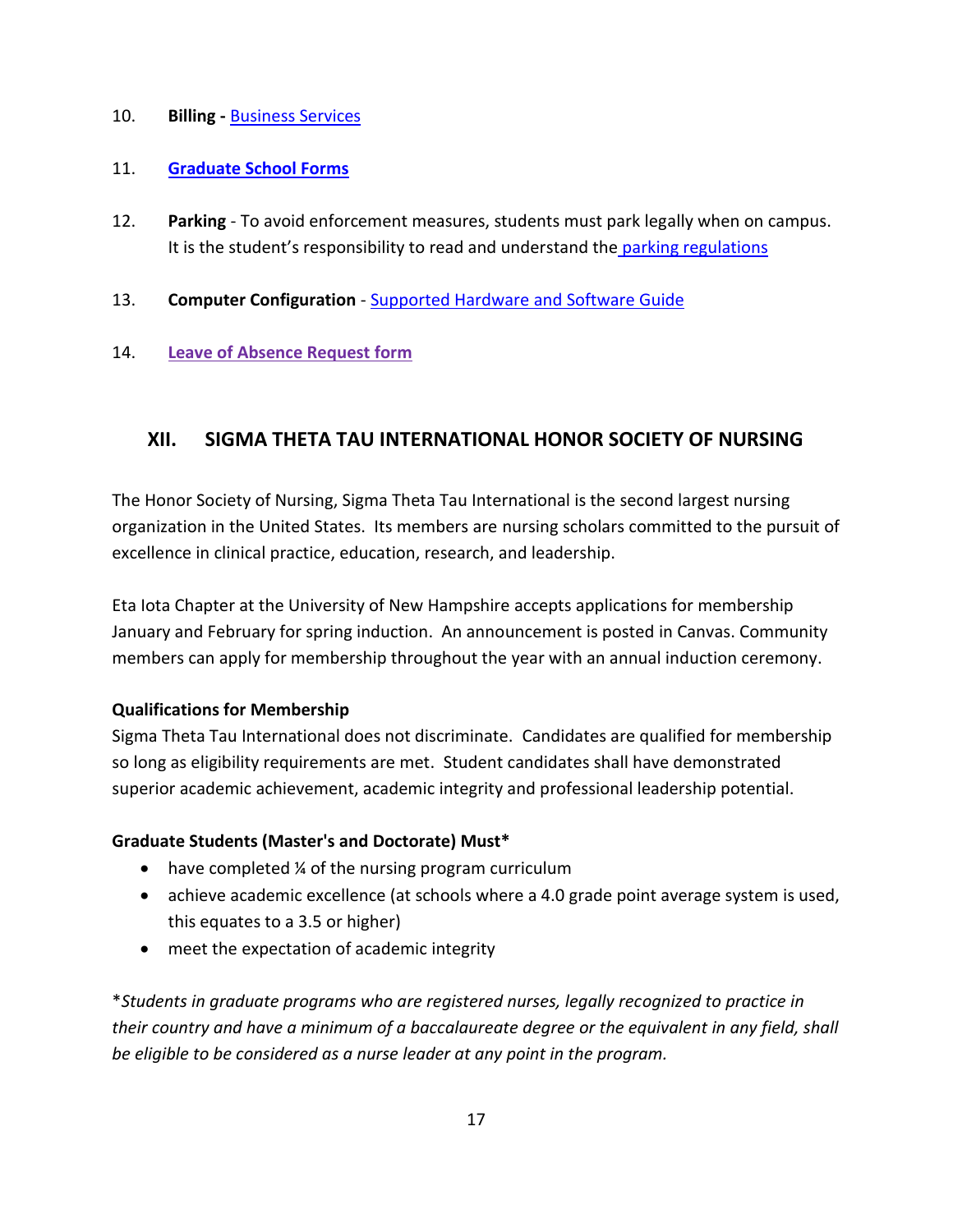#### **Nurse Leaders**

Nursing professionals not previously inducted as nursing students can also join STTI as a Nurse Leader. Please work directly with our chapter to submit your application and curriculum vitae and/or resume. Contact [joyce.cappiello@unh.edu.](mailto:joyce.cappiello@unh.edu)

Contact Member Services at 888.634.7575 (U.S./Canada toll free) or +1.317.634.8171 (International) with questions or email [memserv@stti.org.](mailto:memserv@stti.org)

## **XIII. FINANCIAL SUPPORT**

<span id="page-20-0"></span>Students may be notified of the availability of and deadlines for various financial assistance opportunities through e-mail. Additional information on financial assistance is available in the *University of New Hampshire Graduate Catalog* and from the Financial Aid Office. Please feel free to visit [UNH Financial Aid](https://www.unh.edu/financialaid) for further information or call 603-862-3600 to speak to an information specialist or to set up an appointment with the Graduate School Coordinator.

[Travel Grants](http://www.gradschool.unh.edu/php/travel_grant.php) - Travel grants to assist graduate students presenting papers and poster sessions at professional meetings are available. Requests are made in writing to the Graduate School prior to the meeting. Awards do not exceed \$200 per student per conference nor \$400 per student per year.

Jaastad Loan - is a low interest, variable rate loan administered by the New Hampshire Charitable Foundation for nursing students in New Hampshire with preference given to UNH nursing students. Funds are distributed by the Department of Nursing to students with the greatest financial need. The student must complete the FAFSA, Free Application for Federal Student Aid, and demonstrate need. Application is made when announced in Canvas. NHCF is responsible for completing the promissory note and collecting the loan. A student has up to 10 years to repay the loan. There is a six-month grace period and there is no application fee.

Veterans Benefits **-** Veterans and their dependents should investigate their eligibility for veterans benefit payments. Questions may be addressed to any local Veterans Administration office or the UNH Veterans' Coordinator, Registrar's Office at 603-862-1595. [UNH Veterans](http://www.unh.edu/veterans/)' [Support](http://www.unh.edu/veterans/) is a resource for UNH students.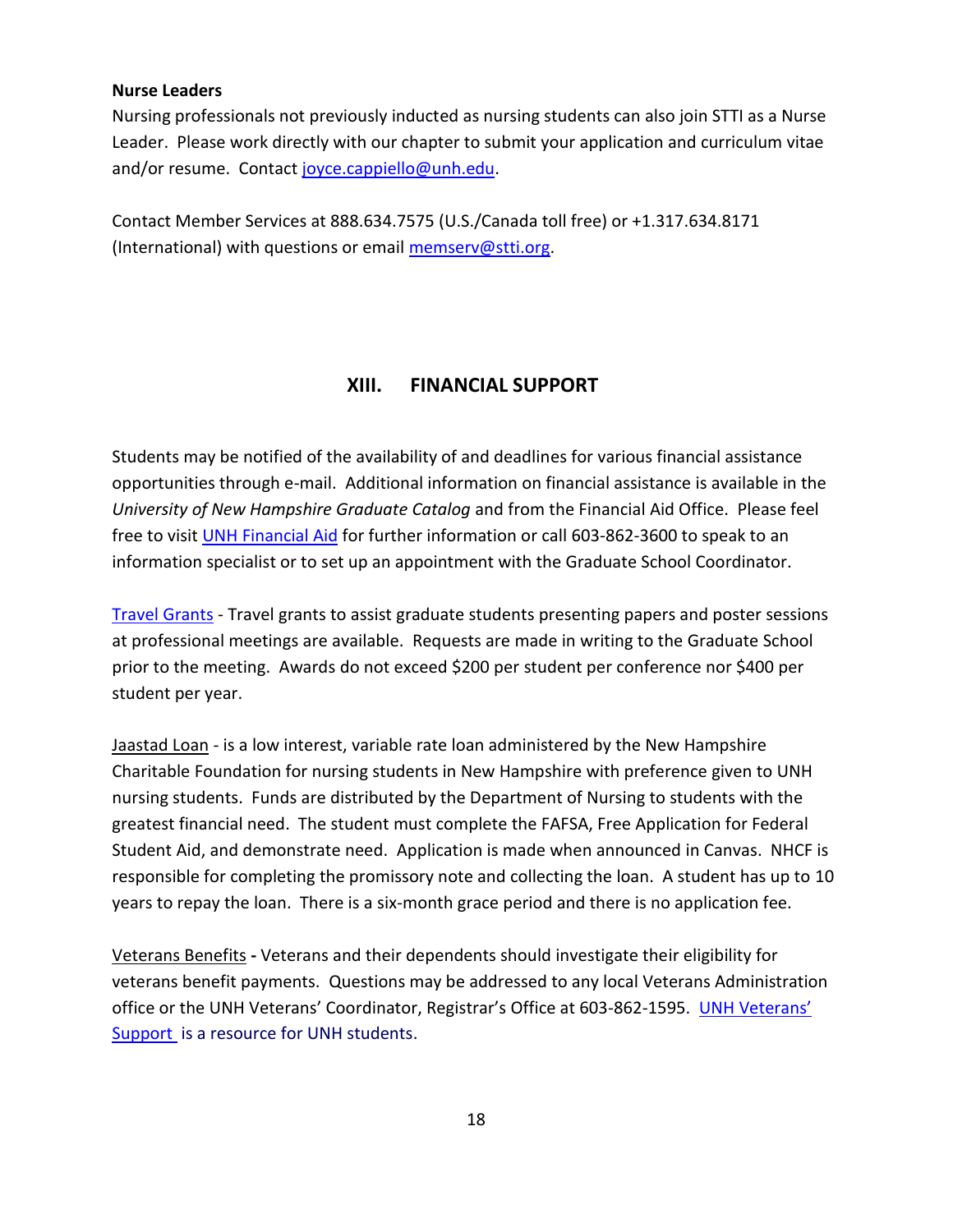## **SCHOLARSHIPS**

<span id="page-21-0"></span>[American Association of Critical-Care Nurses](https://www.aacn.org/about-aacn) - for AACN members only.

[Foundation for Seacoast Health](http://www.ffsh.org/)

## [New Hampshire Charitable Foundation](http://www.nhcf.org/)

## Alice M. Yarnold and Samuel Yarnold Scholarship Trust

The Alice M. Yarnold and Samuel Yarnold Scholarship Trust was established for the purpose of providing funds for those New Hampshire residents with an interest and desire to pursue postsecondary school education in the fields of nursing, medicine, or social work, but who because of financial circumstances would be otherwise unable or restricted to do so. The first priority of the scholarship trust is the aforementioned fields of study and financial need. Potential applicants may demonstrate this financial need based on an appropriate application to be filed with the Trustees. Applications are available typically spring semester through the graduate program in nursing office, Hewitt 275, or Alice M. Yarnold and Samuel Yarnold Scholarship Trust, 180 Locust Street, Dover, NH 03820-3777, 603-749-5535. Applications are due as posted.

[Department of Health & Human Services, National Health Services Corps Scholarship Program](http://www.federalgrantswire.com/national-health-service-corps-scholarship-program.html#.Vs8XCOYnlTc)

\**Notification of other scholarship opportunities are sent directly to students via UNH email when made available.*

## **UNIVERSITY OF NEW HAMPSHIRE COMMENCEMENT**

<span id="page-21-1"></span>The University [Commencement](http://www.unh.edu/university-ceremonies-and-events/commencement/) ceremony is held in May. Students who have completed their degree requirements in the current academic year (September, December, May) are invited to participate in the May ceremony. DNP students who graduated the previous December or will graduate May or September of the current academic year are eligible to participate in full academic regalia. Hooding is restricted to UNH commencement ceremony. Students are notified in advance with information about ordering tickets, ordering academic regalia and participating in event.

Students must file an [intent-to-graduate](http://gradschool.unh.edu/graduation.php#intent) by the final deadline for May, September or December graduations to be listed in the commencement book.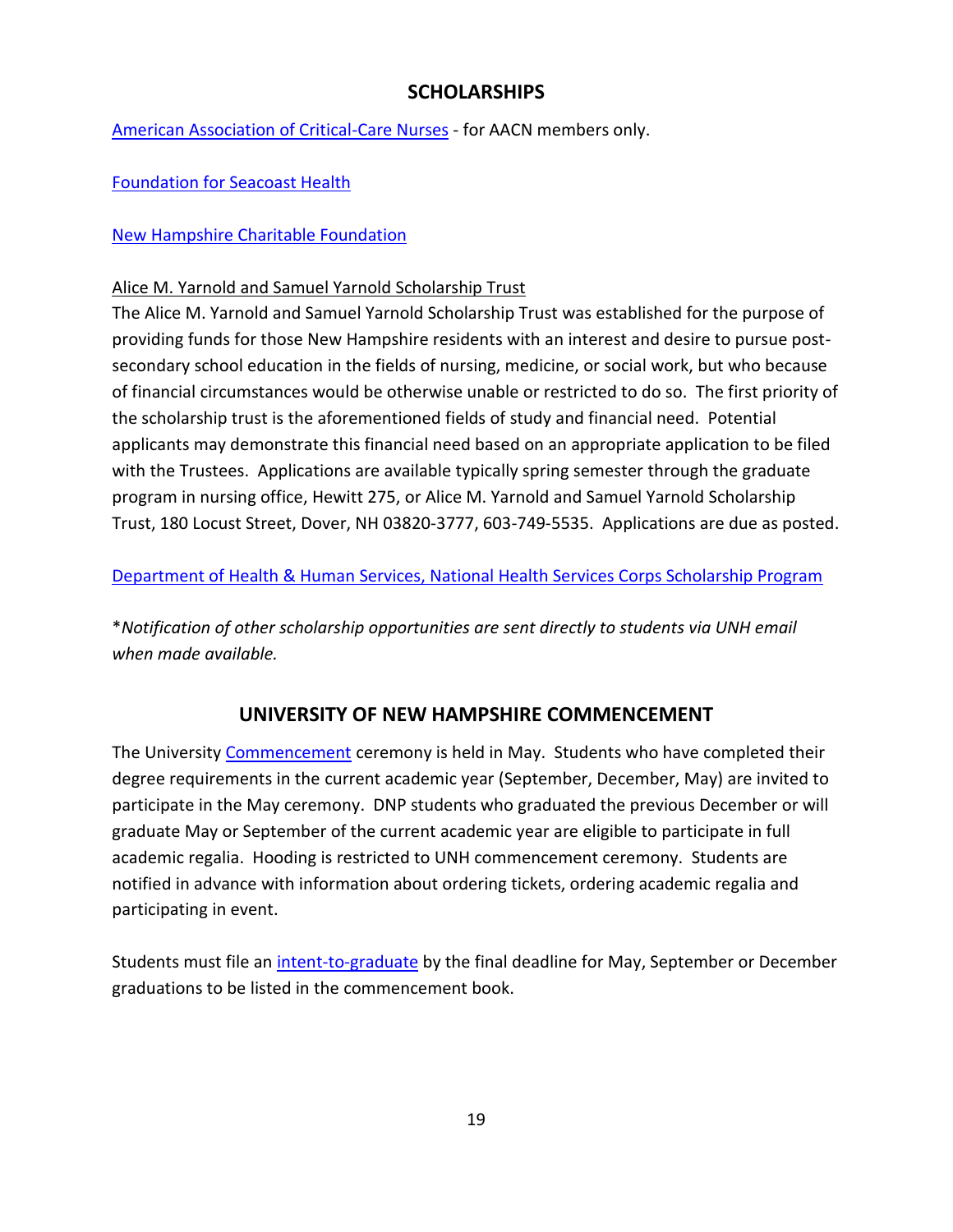## **XIV. PREPARING FUTURE FACULTY**

- <span id="page-22-0"></span>• The **[Preparing Future Faculty \(PFF\) program](https://gradschool.unh.edu/graduate-student-resources/career-professional-development#collapse_466)** is a national initiative that transforms the way doctoral programs prepare aspiring faculty members for their careers. It emphasizes an education that is informed by the kinds of responsibilities faculty members actually have at a variety of institutions. The central concept of the PFF Program is that graduate students who aspire to become faculty members require preparation to teach and render service in a variety of institutions.
- The Graduate School, in conjunction with the Center for Excellence and Innovation in Teaching and Learning (CEITL), offers a 13-credit graduate program designed to enhance the effectiveness of college teaching. UNH Doctoral students have the opportunity to add the **[Cognate in College Teaching](https://nam12.safelinks.protection.outlook.com/?url=https%3A%2F%2Fwww.unh.edu%2Fcetl%2Fcognate&data=02%7C01%7CDonna.Pelletier%40unh.edu%7Cb35d5e1f4705471b35f608d842eacd47%7Cd6241893512d46dc8d2bbe47e25f5666%7C0%7C0%7C637332923516275108&sdata=Vb668VyeTBNr7%2BvpmvEDOumYyGhJ8INryc%2FQ8tBbsd4%3D&reserved=0)** to their graduate degree program. For an overview of the Cognate in College Teaching course requirements and course descriptions, please click [HERE.](https://nam12.safelinks.protection.outlook.com/?url=https%3A%2F%2Fwww.unh.edu%2Fcetl%2Facademic-programs-college-teaching&data=02%7C01%7CDonna.Pelletier%40unh.edu%7Cb35d5e1f4705471b35f608d842eacd47%7Cd6241893512d46dc8d2bbe47e25f5666%7C0%7C0%7C637332923516275108&sdata=QZGa9begNhlS9ggpymoqHHpg0kyNFeb3hyuQpAZr4no%3D&reserved=0) Interested students should [apply to the Cognate in College Teaching](https://nam12.safelinks.protection.outlook.com/?url=https%3A%2F%2Fwww.unh.edu%2Fsites%2Fdefault%2Ffiles%2Fcoll_teach_app.pdf&data=02%7C01%7CDonna.Pelletier%40unh.edu%7Cb35d5e1f4705471b35f608d842eacd47%7Cd6241893512d46dc8d2bbe47e25f5666%7C0%7C0%7C637332923516285104&sdata=UUdxClC7TQeAQ8heXXVH1X5ipjOuuYpBpXYTnlVmOEI%3D&reserved=0) through the Graduate School. Once enrolled, a Minor in College Teaching will appear on the student's academic transcript. Please contact Catherine Overson [\(Catherine.overson@unh.edu](mailto:Catherine.overson@unh.edu) ) at CEITL if you are interested in the College Teaching Program.

\**UNH Doctoral students may to take any number of College Teaching (GRAD) courses without being enrolled in the Cognate. However, if students are interested, they are encouraged to enroll early.*

A 12-credit **[Certificate in College Teaching](https://nam12.safelinks.protection.outlook.com/?url=https%3A%2F%2Fwww.unh.edu%2Fcetl%2Fgraduate-certificate-college-teaching%2F&data=02%7C01%7CDonna.Pelletier%40unh.edu%7Cb35d5e1f4705471b35f608d842eacd47%7Cd6241893512d46dc8d2bbe47e25f5666%7C0%7C0%7C637332923516285104&sdata=uSAa4ZoT3z94ciwAbwScJEOgyhcyV2phEBwMLsVph3A%3D&reserved=0)** is offered for individuals who are not UNH graduate students. Because the Certificate does NOT require current enrollment in a doctoral or terminal master's program, DNP students can enroll in and complete the Certificate after graduation. The Certificate comprises the same course requirements as the Cognate, with the exception that it does not require GRAD 998, the 1-credit College Teaching Portfolio. For an overview of the Certificate course requirements and course descriptions, please click [HERE.](https://nam12.safelinks.protection.outlook.com/?url=https%3A%2F%2Fwww.unh.edu%2Fcetl%2Facademic-programs-college-teaching&data=02%7C01%7CDonna.Pelletier%40unh.edu%7Cb35d5e1f4705471b35f608d842eacd47%7Cd6241893512d46dc8d2bbe47e25f5666%7C0%7C0%7C637332923516295098&sdata=hnhE%2Fo1XI2p4gTLkTpLpR85BLC8gkP8RbhqB%2Fg%2Bk%2F%2BM%3D&reserved=0)

• The Center for Excellence and Innovation in Teaching and Learning (CEITL) offers a rich collection of resources, information, and expertise to support the university's mission of enhancing student learning through the continual improvement of teaching. For an overview of CEITL offerings for graduate students, please click [HERE.](https://nam12.safelinks.protection.outlook.com/?url=https%3A%2F%2Fwww.unh.edu%2Fcetl%2Fservices-faculty-and-teaching-graduate-students&data=02%7C01%7CDonna.Pelletier%40unh.edu%7Cb35d5e1f4705471b35f608d842eacd47%7Cd6241893512d46dc8d2bbe47e25f5666%7C0%7C0%7C637332923516295098&sdata=x1WCDSSfqz7eWPf3bsEu8E2wLxmmCD%2F9xsKIMwd9kVw%3D&reserved=0)